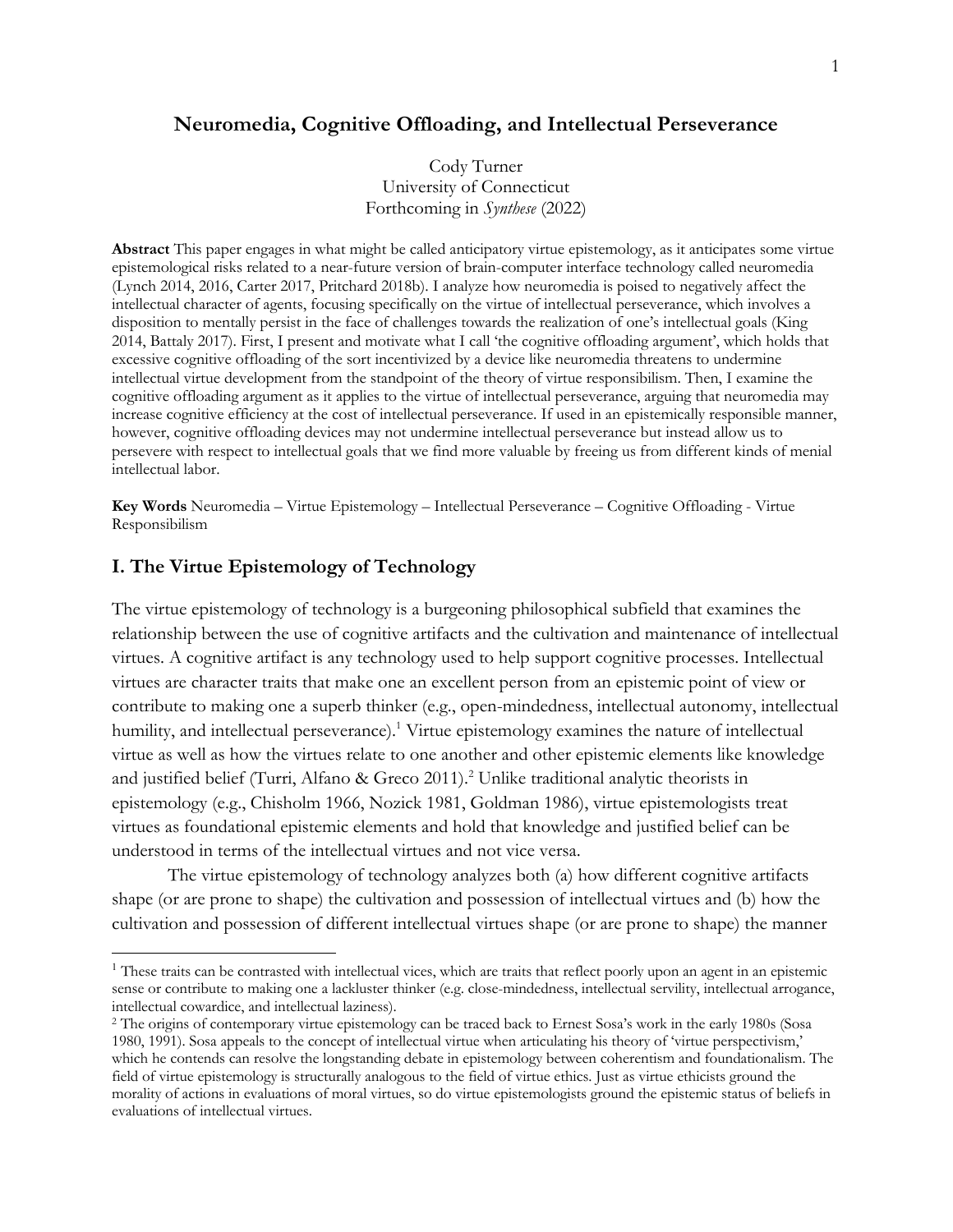in which agents approach and navigate their use of cognitive artifacts. Up until now, the majority of scholars working in this area have focused on contemporary cognitive artifacts like pharmaceutical 'smart' drugs (Ranisch 2015, Carter 2017), GPS navigation systems (Gillett & Heersmink 2019), and more than anything else, the internet and online search engines (Sunstein 2006, Greenfield 2014, Heersmink 2016, Smart 2018a, Schwengerer 2021). Richard Heersmink (2018), for example, demonstrates how nine different intellectual virtues ought to be deployed within the context of online search engines. Regarding the virtue of intellectual carefulness, he says, "An intellectually careful person will avoid common mistakes when using Google. Such mistakes may include hastiness such as only clicking on the first-ranked page and not reading other pages as to be able to compare various sources of information" (Heersmink 2018: 7). While Heersmink focuses on how being intellectually virtuous can help agents navigate the internet in an epistemically responsible fashion, others concentrate on the negative effects that the internet is already having on intellectual virtue cultivation. Nicholas Carr (2010) contends that the internet is turning us into shallow thinkers by diminishing our ability to concentrate, practice deep reading, and engage in appropriate reflection. Others have started analyzing how internet search engines like Google and Youtube can produce bad epistemic outcomes via algorithmic filtering mechanisms (Goldman 2006, Alfano et al. 2020) and autocompleted web search (Miller & Record 2017). For instance, Simpson (2012) and Nguyen (2020) assess how 'personalization' algorithms undercut informational objectivity and stifle the virtues of open-mindedness and intellectual humility by facilitating confirmation bias and leading to the creation of online echo chambers and information bubbles.

While this is all vital work, it is also worth investigating the epistemological implications of emerging cognitive artifacts that are not yet pervasive in society but stand a good chance of becoming ubiquitous. Diagnosing the epistemological problems associated with emerging technologies before these problems fully manifest themselves gives us a chance to anticipate solutions (perhaps policy-based solutions or design-based solutions) in a timely manner. For example, Regina Rini (2020) discusses the impending social and political epistemic threat that machine learning technology poses as it pertains to 'Deepfakes.' Rini observes that visual and audio recordings currently function in society as what she calls 'epistemic backdrops,' meaning that they serve to regulate testimonial norms of sincerity and competence (as well as other forms of justificatory evidence like photographs). She then claims that the emergence of Deepfake technology may cause "a sudden collapse of the backstop to our testimonial practice, as we can no longer trust that recordings provide authoritative correction" (Rini 2020: 13). This work of Rini's is an example of what might be called *anticipatory social epistemology* because she is anticipating the *social*  epistemological risks associated with an emerging cognitive artifact.

This paper engages in what might be called *anticipatory virtue epistemology*, as I anticipate some *virtue* epistemological risks related to an emerging cognitive artifact. The technology explored here is not machine learning systems and Deepfakes but rather a near-future version of brain-computer interface technology called *neuromedia* (Lynch 2014, 2016, Carter 2017, Pritchard 2018b). I analyze how neuromedia is poised to negatively affect the intellectual character of agents, focusing specifically on the virtue of intellectual perseverance, which involves a disposition to mentally persist in the face of challenges towards the realization of one's epistemic ends (King 2014, Battaly 2017).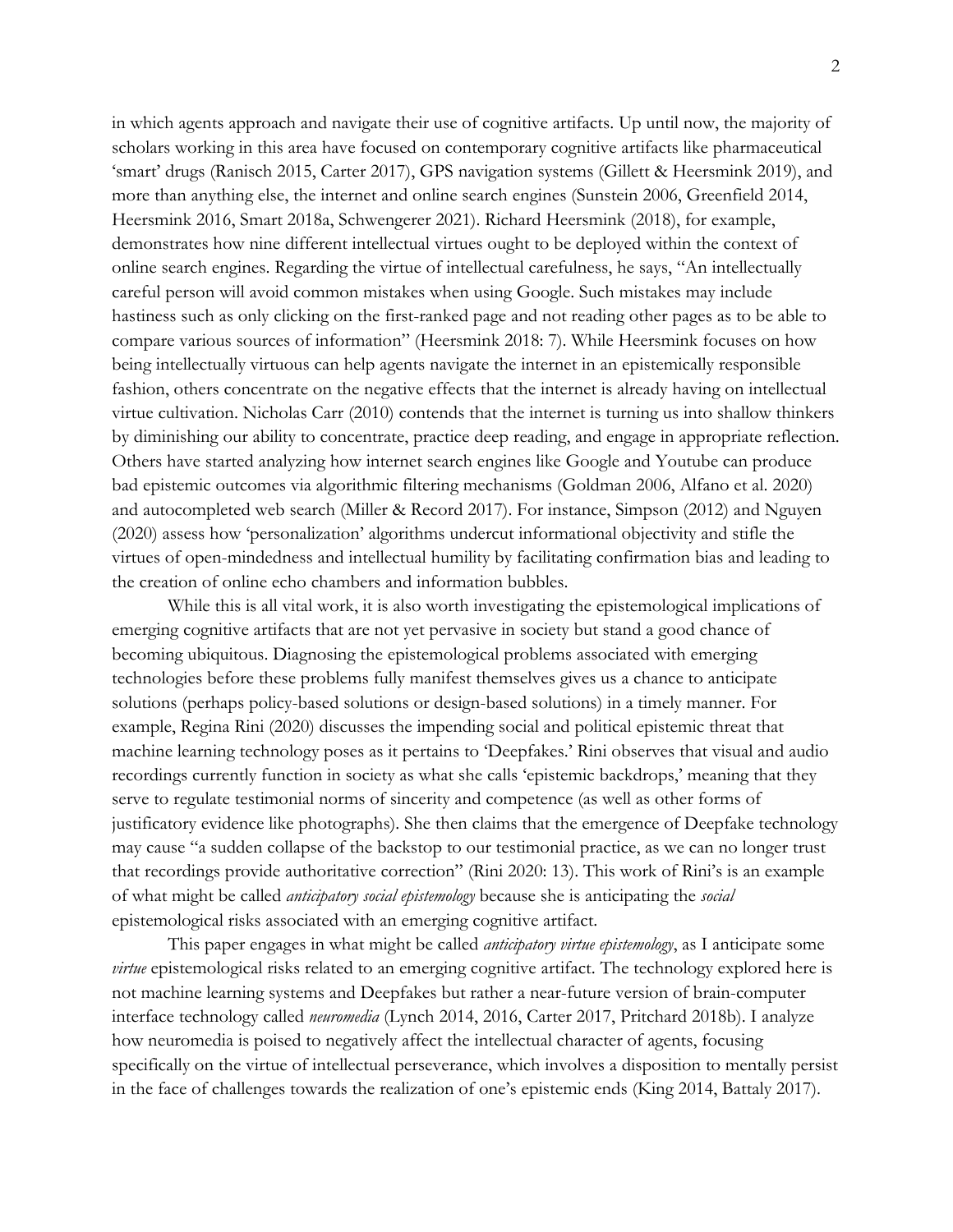There are two central aims of the paper. First, I present and motivate what I call 'the cognitive offloading argument', which holds that offloading cognitive tasks to technologies has the capacity to undermine intellectual virtue cultivation by rendering agents *cognitively passive.* I submit that high-tech cognitive enhancement devices like neuromedia incentivize excessive cognitive offloading, and so threaten to make agents especially cognitively passive. Then, I examine the cognitive offloading argument as it applies to the virtue of intellectual perseverance. This discussion illustrates that while neuromedia may increase cognitive efficiency, it threatens to do so at the cost of intellectual perseverance.

Anticipatory virtue epistemology of this sort might inspire various concrete policy proposals, such as government regulation requiring that producers of brain-enhancement devices disclose the relevant epistemic risks to consumers, just as medical risks for pharmaceutical drugs must be disclosed. Importantly, many contemporary cognitive artifacts like the smartphone and the internet are already functioning to erode the intellectual character of agents via excessive cognitive offloading. The worry expressed in this paper is not, therefore, that the emergence of neuromedia will bring with it a novel virtue epistemic problem involving intellectual perseverance, but rather that it will significantly worsen an already existing virtue epistemic concern. <sup>3</sup> More than anything, it is the tightly coupled nature of neuromedia, or the fact that the technology is so deeply interwoven with our minds, that distinguishes it from contemporary cognitive artifacts and renders it especially concerning from the standpoint of virtue epistemology. As I explain, however, the advent of neuromedia does not condemn us to any particular epistemic fate. It is up to us to be aware of the virtue epistemic dangers associated with excessive cognitive offloading and to appropriately steer clear of these dangers. If used in an epistemically responsible manner, neuromedia may not undermine intellectual perseverance but instead allow us to persevere with respect to intellectual goals that we find more valuable by freeing us from different kinds of menial intellectual labor.

The structure of the rest of the paper proceeds as follows. Section II introduces brain-computer interface technology (or BCI for short), describes some recent and ongoing developments in the field of BCI research, and offers the concept of neuromedia as a cognitive enhancement BCI which could plausibly be created in the not-too-distant future. Section III presents and motivates the cognitive offloading argument, explains why the argument is especially concerning for a technology like neuromedia, and briefly considers an objection to the argument based on the extended mind thesis (Clark & Chalmers 1998, Pritchard 2015, Carter & Kallestrup 2019). Section IV examines the cognitive offloading argument as it pertains to the virtue of intellectual perseverance before describing a few responsible forms of cognitive offloading that are compatible with the retention of intellectual perseverance. Section V contrasts cognitive offloading with what I call 'cognitive inloading,' maintaining that excessive cognitive inloading threatens to undermine intellectual perseverance by engendering a disposition of cognitive distraction (as opposed to a disposition of cognitive passivity). Section VI concludes.

<sup>3</sup> Analogously, Rini contends that Deepfakes are poised to significantly worsen an already existing social epistemic problem involving testimonial knowledge. Testimonial norms, according to Rini, are already being undermined via the widespread distribution of fake news on social media platforms. She argues that Deepfakes, as an especially pernicious form of fake news, will increase the severity of this social epistemic problem by facilitating a breakdown of the backstop of our testimonial norms.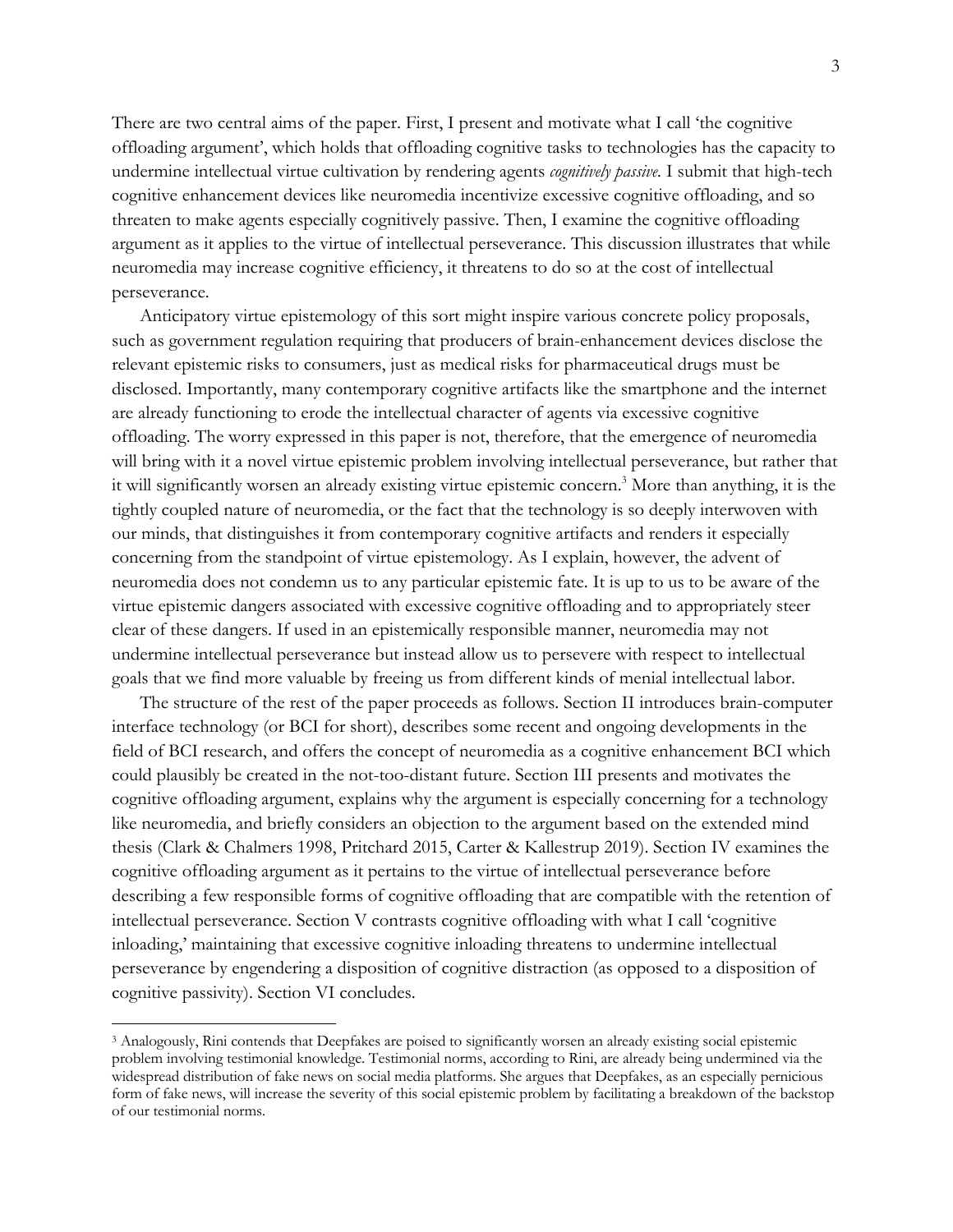#### **II. Brain-Computer Interfaces and the Advent of Neuromedia**

Brain-computer interfaces (BCIs for short) are hardware and software communication systems that directly connect the human nervous system to external computing devices via invasive or noninvasive electrodes. By establishing a direct connection to the human nervous system, BCIs allow subjects to execute technological actions using nothing but mental commands. There are three main functional components of BCIs: the electrodes, the signal processing unit, and the application device (Nam et al. 2018). The electrodes detect intentional changes in the brain patterns of the BCI user, a process that can be implemented in either an invasive or non-invasive manner. Non-invasive BCIs place the electrodes on the outer scalp, while invasive BCIs directly implant the electrodes under or over the brain's cortical service. <sup>4</sup> Once the electrodes analyze and extract the pertinent neural activity of the user, the signal processing unit then converts this neural activity into a command signal, which the application device subsequently carries out into a technological action.

BCIs have thus far been mainly developed for *therapeutic* purposes, most of which come in the form of motor and linguistic applications. Motor applications of BCIs like motorized wheelchairs and robotic arms help patients with central nervous system disabilities, specifically those with Locked-in-Syndrome (LIS) and tetraplegia, to regain motor control.<sup>5</sup> Linguistic applications of BCIs can also help these patients recover communicative abilities by enabling them to write sentences on a computer screen using nothing but their minds (Birbaumer et al. 2000).

While BCIs are great tools for different kinds of therapy, they can also *enhance* the cognitive abilities of non-disabled people. Many companies are already in the process of creating BCI enhancement devices for the consumer market. In 2007 the company NeuroSky introduced the first commercially available, noninvasive BCIs to the public. More recently, Facebook announced in 2017 that it is developing a non-invasive BCI device that would enable people to type at a fast rate (100 words per minute) using nothing but mental commands. Since making this announcement, Facebook acquired the startup company CTRL-labs, which has created a BCI wristband that lets users control computers by manipulating a virtual hand. In 2016 the billionaire entrepreneur Elon Musk launched the company Neuralink to create invasive BCIs which can be sold to consumers at scale. The devices under construction at Neuralink, called neural laces, include a chip that is placed outside of the head but connected to elastic threads containing electrodes implanted inside the skull. While Neuralink's BCIs are still under construction, the company recently revealed that the technology has already been successfully tested on a monkey. Other than neural laces (and neural implants more broadly), another promising avenue for developing invasive BCI enhancement technologies is the prospect of *neuralnanorobots*, which are tiny robots that can record neuronal activity and operate on the brain at a molecular level. According to Martins et al. (2019), the field of

<sup>4</sup> Non-invasive BCIs typically using the techniques of electroencephalography (which measures the electrical activity of the brain) or magnetoencephalography (which measures magnetic fields generated by electrical currents in the brain) (Schalk & Brendan 2018), whereas invasive BCIs typically use a technique called electrocorticography (Abdulkader 2015).

<sup>5</sup> BCIs which target motor abilities are, strictly speaking, not cognitive artifacts. This paper focuses on BCIs which target cognitive capacities; specifically, cognitive enhancement BCIs.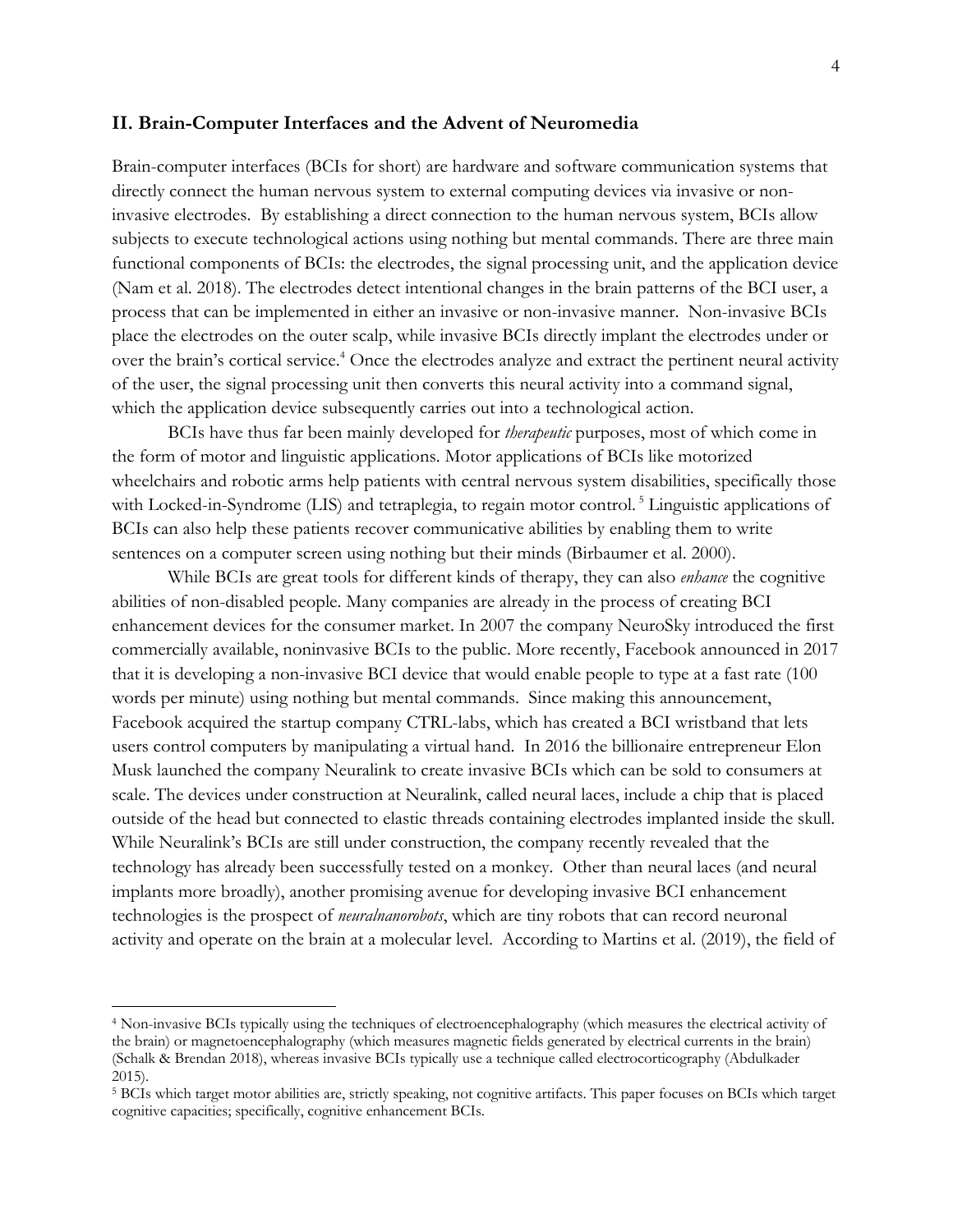neuralnanorobotics is poised to create the first Brain Cloud Interface, or BCI hooked up to the wireless cloud.

BCIs are so distinctive and appealing from a cognitive enhancement perspective because of how tightly coupled they allow our minds to be with cognitive artifacts. Cognitive systems are tightly coupled with artifacts to the extent that there is high-bandwidth information transfer between the artifacts and the mental processes they help support. Computing devices have gradually become more tightly coupled with mental processes as they have evolved throughout the years. The advent of smartphones in the mid-2000s enabled agents to achieve a kind of symbiosis with computers by granting them the ability to access the technology from anywhere in the world. However, contemporary smartphones still require that people use their hands (and often type onto a digital keyboard), and this sensorimotor interaction functions to reduce the bandwidth of the system. To merge our minds more fully with information technologies, we need to create machines that allow for higher bandwidth or a much faster information transfer rate. BCIs promise to drastically improve the bandwidth problem by permitting users to execute technological actions (e.g. accessing the internet and retrieving data from the cloud) *via the power of thought alone.*

The emergence of invasive BCIs like neural lace and neuralnanorobotics suggests that we may in the not-too-distant future create something approximating what the philosopher Michael Lynch (2014, 2016) calls *neuromedia*, which refers to a particularly sophisticated and cognitively integrated Brain Cloud Interface device. Lynch describes neuromedia thusly:

Imagine you had the functions of your smartphone miniaturized to a cellular level and accessible by your neural network. That is, imagine that you had the ability to download and upload information to the internet merely by thinking about it, and that you could access, similar to the way you access information by memory, all the various information you now normally store on your phone: photos you've taken, contact names and addresses, and of course all the information on Wikipedia (Lynch 2014: 299).

The invention of neuromedia would be an unprecedented landmark in the history of technology, as it would permit humans to more or less fully merge their minds with information technologies. With a simple mental command, agents equipped with neuromedia can post onto social media platforms, perform complex calculations, navigate websites and online search engines, store personal information in the cloud, and retrieve information from the internet as easily as they retrieve information from biological memory. It may even be impossible to phenomenologically differentiate between technological actions generated by a neuromedia device and intellectual actions produced by the biological agent. Pritchard (2018) says that *phenomenological indistinguishability* is a defining feature of neuromedia: "By neuromedia I have in mind the development of information-processing technology that is so seamlessly integrated with our on-board cognitive processes that the subject is often unable to distinguish between her use of those on-board processes and the technology itself. The relationship of the subject to the technology is consequently no longer one of subject to instrument but rather 'feels' like a technological extension of her normal cognitive processes" (Pritchard 2018: 328).

There are two key qualifications to make before proceeding. First, this paper is not an exercise in technological prophecy. Predicting the future of technology is a dangerous game. It is conceivable that neuromedia does not come to fruition in the way I have envisioned or that the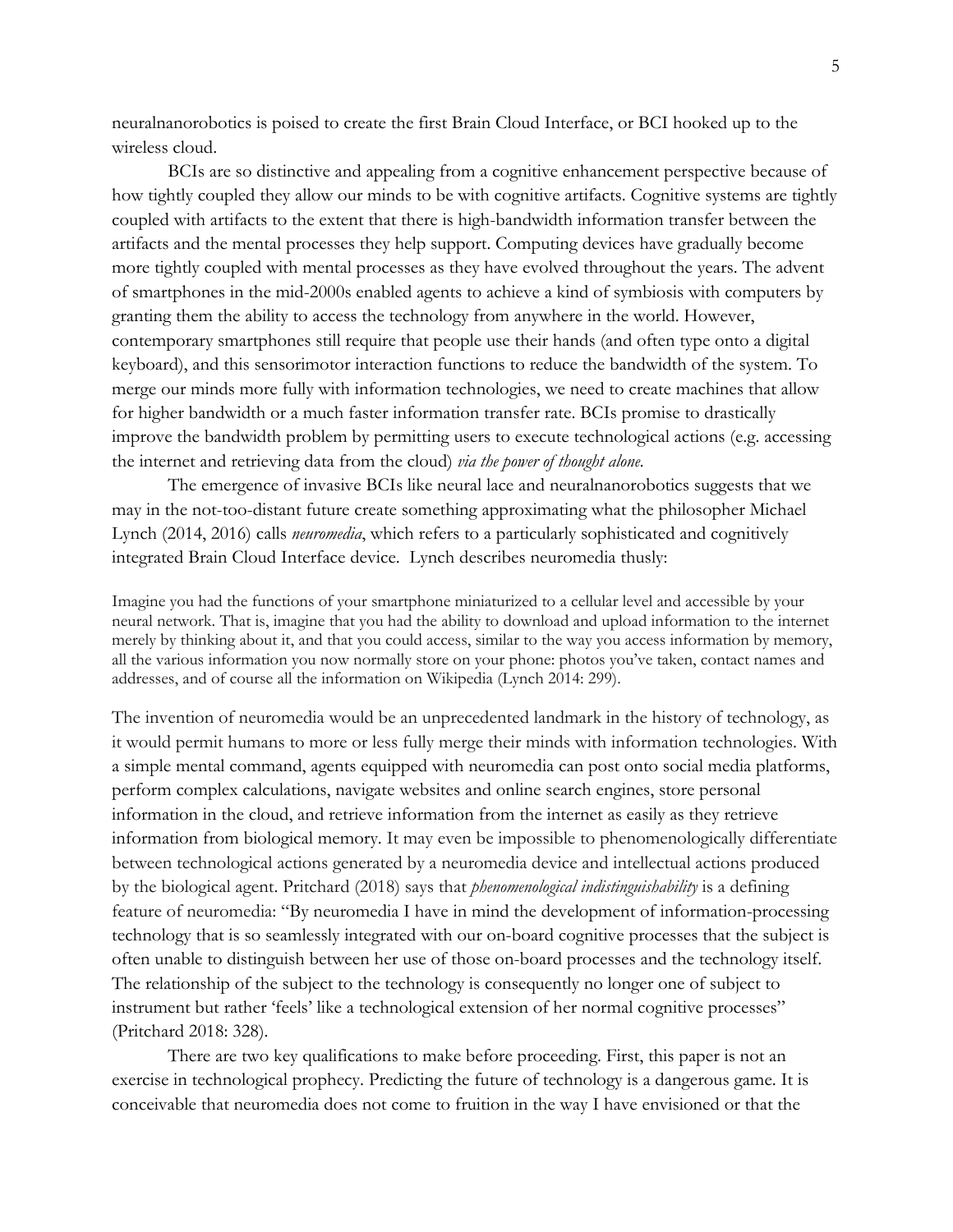advent of the technology is decades, if not centuries, away. <sup>6</sup> Even if the advent of the technology is far-off, it is still worth considering the epistemic risks associated with neuromedia for roughly the same reasons that it is worth considering the ethical and existential risks related to AI superintelligence. We do not know for certain when and if we will create an AI superintelligence or whether we will merge ourselves with AI via brain-enhancement devices like neuromedia, but both of these technological prospects should be taken seriously given their potential to profoundly transform society and the individual human mind.

Second, this paper does not assume that people who equip themselves with neuromedia will automatically become better truth-trackers. At the dawn of the digital age, an idealistic vision of the internet predicted that the technology would be a transformative educational tool that produces wholly positive epistemic consequences for the world by promoting knowledge accumulation and democratizing information. This idealistic vision failed to account for the fact that the internet can also be used for epistemically malicious purposes related to technological manipulation, political extremism, conspiracy thinking, and the spread of fake news and computational propaganda. The emergence of neuromedia may face similar epistemic challenges and will be vulnerable to even more intrusive forms of technological manipulation related to brain-hacking (Ienca & Haselager 2016). The cognitive offloading argument proclaims that even if these challenges are overcome, and neuromedia is used such that it reliably delivers truth, the technology will still be prone to undermine intellectual virtue insofar as it fosters a relationship of excessive epistemic dependence. I will now proceed to present and motivate the cognitive offloading argument. Then, in section IV, I examine the argument in the context of the virtue of intellectual perseverance, and the question of how neuromedia is poised to affect the cultivation and maintenance of intellectual perseverance.

# **III. The Cognitive Offloading Argument**

Cognitive offloading is a general intellectual strategy that involves outsourcing cognitive tasks to technological tools or other human agents. Many contemporary technologies are used as cognitive offloading devices: we offload planning processes to our calendars, navigation capacities to our GPS systems, mathematical operations to our calculators, and memory storage to our computers and notebooks. Cognitive offloading poses no real risk to the cultivation of intellectual virtue *when done in moderation*. Moderate amounts of cognitive offloading may even be necessary for the development of some intellectual virtues (Carter 2017). Cognitive offloading compromises intellectual virtue development only when it becomes excessive or when agents become overly reliant on artifacts for cognitive functioning. At least two factors determine whether dependence on a cognitive artifact qualifies as 'excessive': (i) how frequently the artifact is used and (ii) the range of cognitive tasks offloaded onto the artifact. There is no definitive point at which reliance on a cognitive artifact becomes 'excessive.' Rather, epistemic dependence can be conceptualized as existing on a bi-

<sup>6</sup> One possibility is that the BCIs of the future will be noninvasive in nature instead of invasive. The neurotechnology company Kernel is focusing on manufacturing noninvasive BCIs that could be used for cognitive enhancement purposes.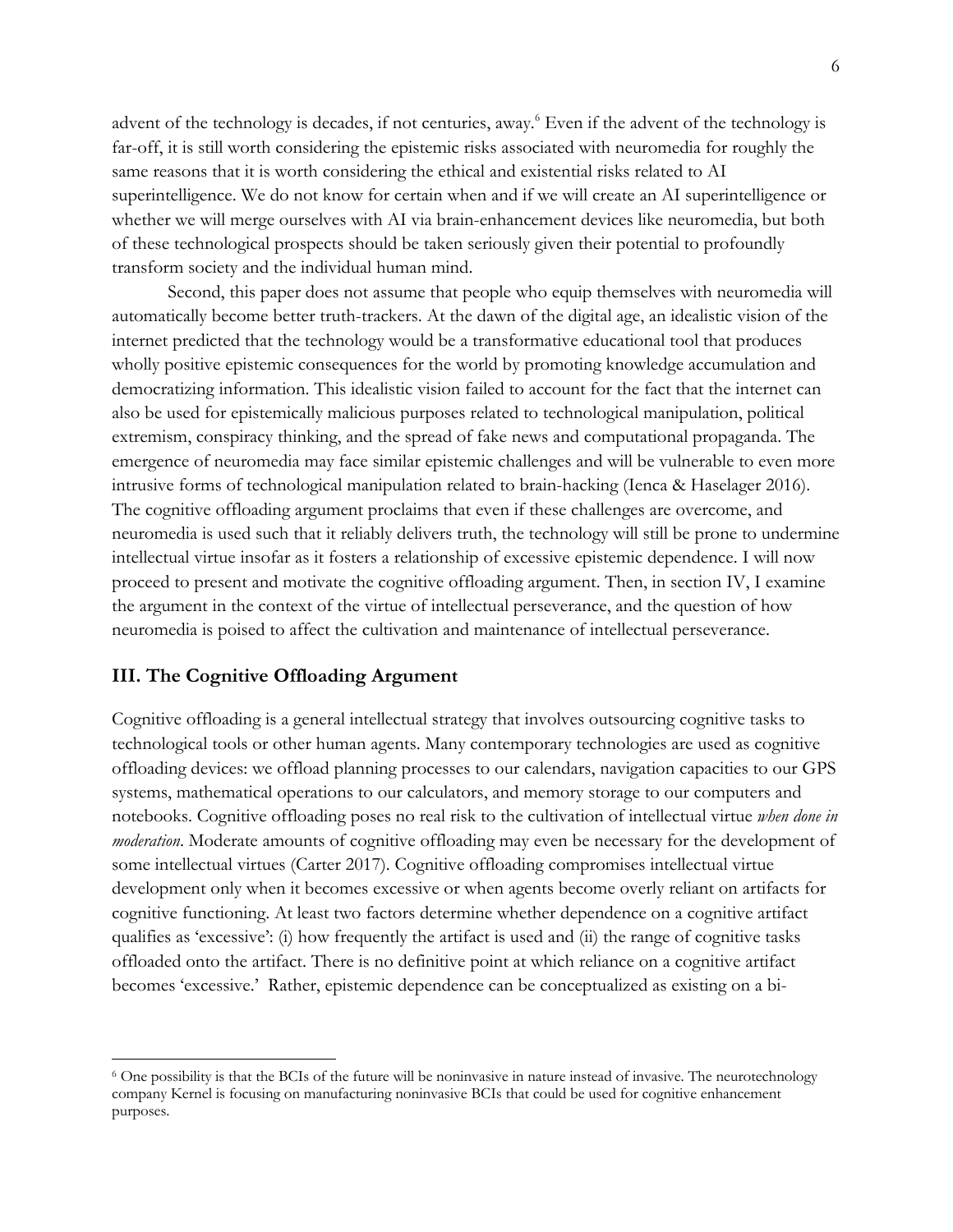dimensional spectrum wherein such dependence becomes increasingly excessive as agents score higher with respect to variables (i) and (ii).

Typical use of a calculator, for example, does not involve excessive offloading because it is only used to perform a narrow cognitive task (i.e. execute mathematical operations) and is only invoked on occasion. By contrast, neuromedia is the ideal technology through which to examine the cognitive offloading argument because it is poised to foster a relationship of excessive epistemic dependence. As discussed, neuromedia is an all-purpose artifact that, due to its integration of the internet and artificial intelligence capabilities, can be deployed to offload a plethora of different cognitive functions, including (but not limited to) memory, learning, planning, decision-making, calculating, and communication.<sup>7</sup> Moreover, neuromedia is prone to be used on a frequent basis because of how tightly coupled the technology is with our neural systems. As smart devices become more seamlessly coupled with our minds, it becomes easier and easier to offload cognitive tasks onto them, and people thereby become increasingly incentivized to do so. Finally, there may be strong social and economic pressures to hook oneself up to neuromedia, as it is plausible that the technology will become indispensable to personal and professional life in much the same way that the smartphone is today. People may feel as if they need to augment their brains with BCI technologies to stay competitive in the future economy. All of these factors lend credence to the idea that neuromedia will engender a relationship of excessive cognitive offloading.

The following argument illustrates how excessive cognitive offloading can have a detrimental impact on intellectual virtue cultivation:

#### **The Cognitive Offloading Argument:**

**P1**. The cultivation and maintenance of intellectual virtue requires sustained active cognition on the part of the agent.

**P2.** Cognitive offloading implies less active cognition, and when done in excess, can render agents cognitively lazy or at least cognitively passive.

**C.** Therefore, excessive cognitive offloading can impede the cultivation and maintenance of intellectual virtue by rendering agents cognitively lazy or at least cognitively passive.

`The argument is cast at a high level of generality. It does not focus on how a particular cognitive artifact is poised to undermine intellectual virtue, and it does not single out a particular intellectual virtue that is poised to be undermined by cognitive artifacts. Instead, the argument demonstrates how excessive cognitive offloading can impede intellectual virtue development in general. The basic worry motivating the argument is that artifacts can become cognitive lynchpins (P2), allowing agents to avoid doing the difficult mental labor required for intellectual virtue possession (P1).

Of course, the argument can be applied to specific artifacts and intellectual virtues. There are already various applications of the cognitive offloading argument in the virtue epistemology

<sup>7</sup> BCIs may render verbal communication unnecessary by making agents telepathic. Brain-to-brain interfaces allow for direct transmission of signals of 'intended speech' from one person to another. See DARPA's 'Silent Talk' program: https://www.wired.com/2009/05/pentagon-preps-soldier-telepathy-push/.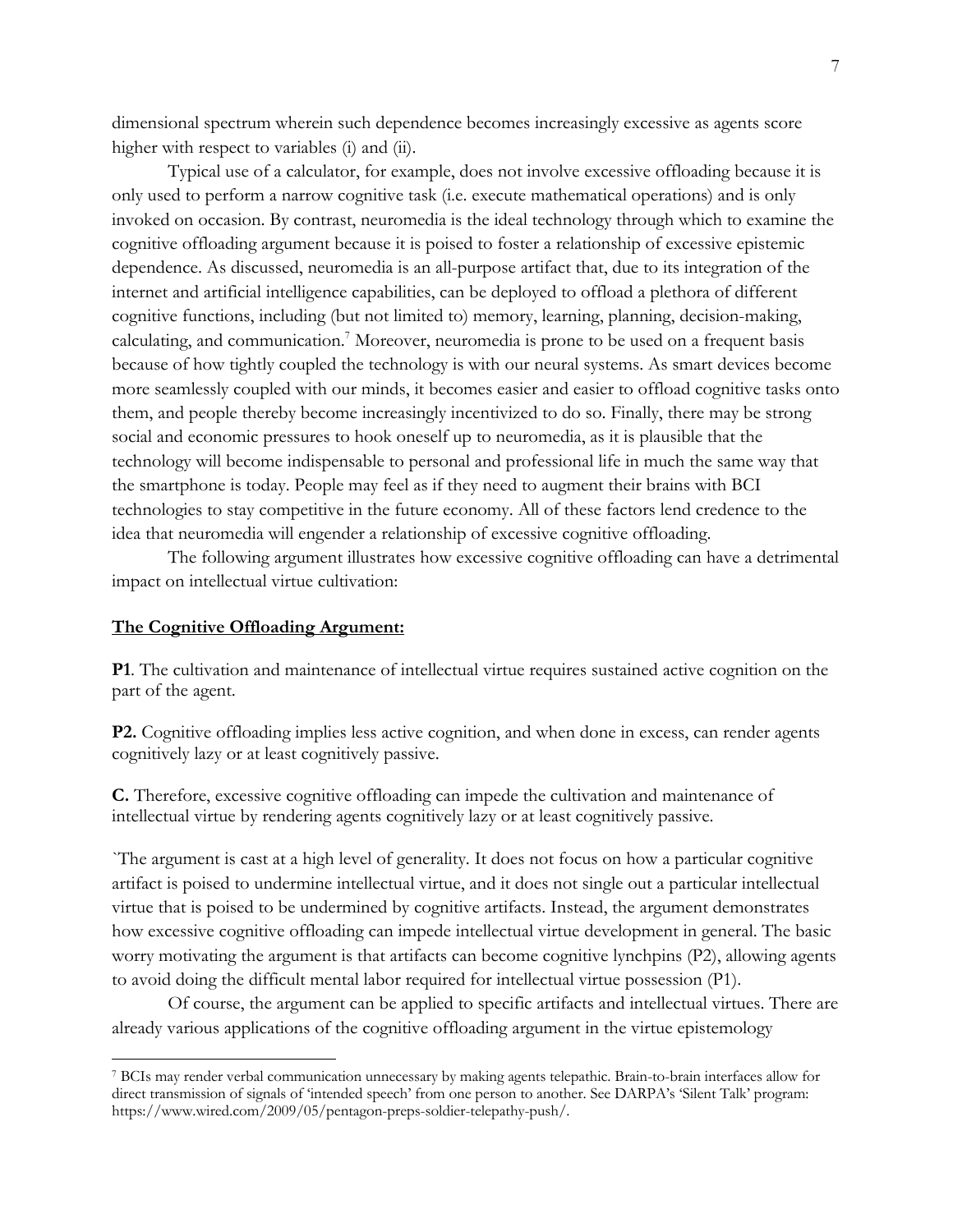literature. For example, in the book *The Internet of Us* (2016), Michael Lynch argues that the internet threatens to undermine the virtue of understanding by engendering a disposition of cognitive passivity. Understanding can be construed as either an epistemic end-state that is attainable via virtue or as itself a kind of virtue (Lynch 2021). Understanding as an intellectual virtue involves the ability to grasp dependency relations or how different components of a system 'hang together' (Grimm 2019).8 Lynch's basic contention is that 'Google-knowing' (i.e. our increasing epistemic dependence on internet search engines like Google) is a fundamentally receptive form of knowledge, and as such, lacks the elements of active inquiry and information integration that are necessary for grasping dependency relations. While the internet allows agents to immediately accrue knowledge about any matter of fact, Lynch believes that this knowledge typically does not amount to genuine understanding because it is shallow and passively received instead of actively apprehended. J. Adam Carter (2017, 2018) discusses the cognitive offloading argument as it applies to the virtue of intellectual autonomy, or the capacity for epistemic self-direction. According to Carter, excessive offloading compromises intellectual autonomy by diminishing our freedom to achieve epistemic goods, where 'achievements' are understood as necessarily being the result of a difficult process that requires some degree of agential effort.<sup>9</sup> The basic idea is that virtuous intellectual autonomy is weakened when subjects become overly dependent upon artifacts for cognitive functioning such that their process of belief-formation is no longer actively shaped by features of their intellectual agency but instead passively determined by the relevant technology. In this paper, I focus on the cognitive offloading argument not as it pertains to the virtues of intellectual autonomy or understanding but rather to the virtue of intellectual perseverance. Before getting to this task, though, the cognitive offloading argument must be properly motivated.

Consider first P1. This paper upholds a *virtue responsibilist* conception of intellectual virtue (Zagzebski 1996, Montmarquet 1993), according to which virtues are acquired character traits that are developed via habituation and that we are at least partially responsible, and therefore praiseworthy, for obtaining and preserving. Virtue responsibilism contrasts with a *virtue reliabilist* conception of intellectual virtue, which holds that virtues are any traits that function to reliably generate true beliefs (Sosa 2007, Greco 2010). The virtue reliabilist considers both acquired character traits like intellectual perseverance and innate sub-personal traits like sense perception to be intellectual virtues insofar as these traits are reliable truth-trackers. <sup>10</sup> Unlike virtue reliabilism, virtue responsibilism does not take innate sub-personal traits, or what might be called 'cognitive abilities', to be intellectual virtues.

<sup>8</sup> Lynch provides the following helpful example of what the virtue of understanding entails: "Consider, for example, the lucky person who understands how her car works. She has this understanding in part, as we'll discuss more fully in a moment, because she has certain skills, skills that give her the ability to see how various parts of a machine depend on one another: you can't get the car to move without the battery and the battery won't be charged without the alternator. You understand when you see not just the isolated bits, but how those bits hang together" (Lynch 2021: 4). <sup>9</sup> See Bradford (2013) for more on this difficulty-based view of achievement.

<sup>10</sup> Virtue-responsibilism and virtue- reliabilism do not exhaust the possible positions one can take with respect to the nature of intellectual virtue. Heather Battaly has developed a third view that combines elements of both responsibilism and reliabilism. The view, which she labels *personalism*, concurs with responsibilism that intellectual virtues must be cognitive character traits but rejects the responsibilist idea that intellectual virtues are necessarily praiseworthy or that we are necessarily (partly) responsible for possessing such virtues (Battaly 2018a).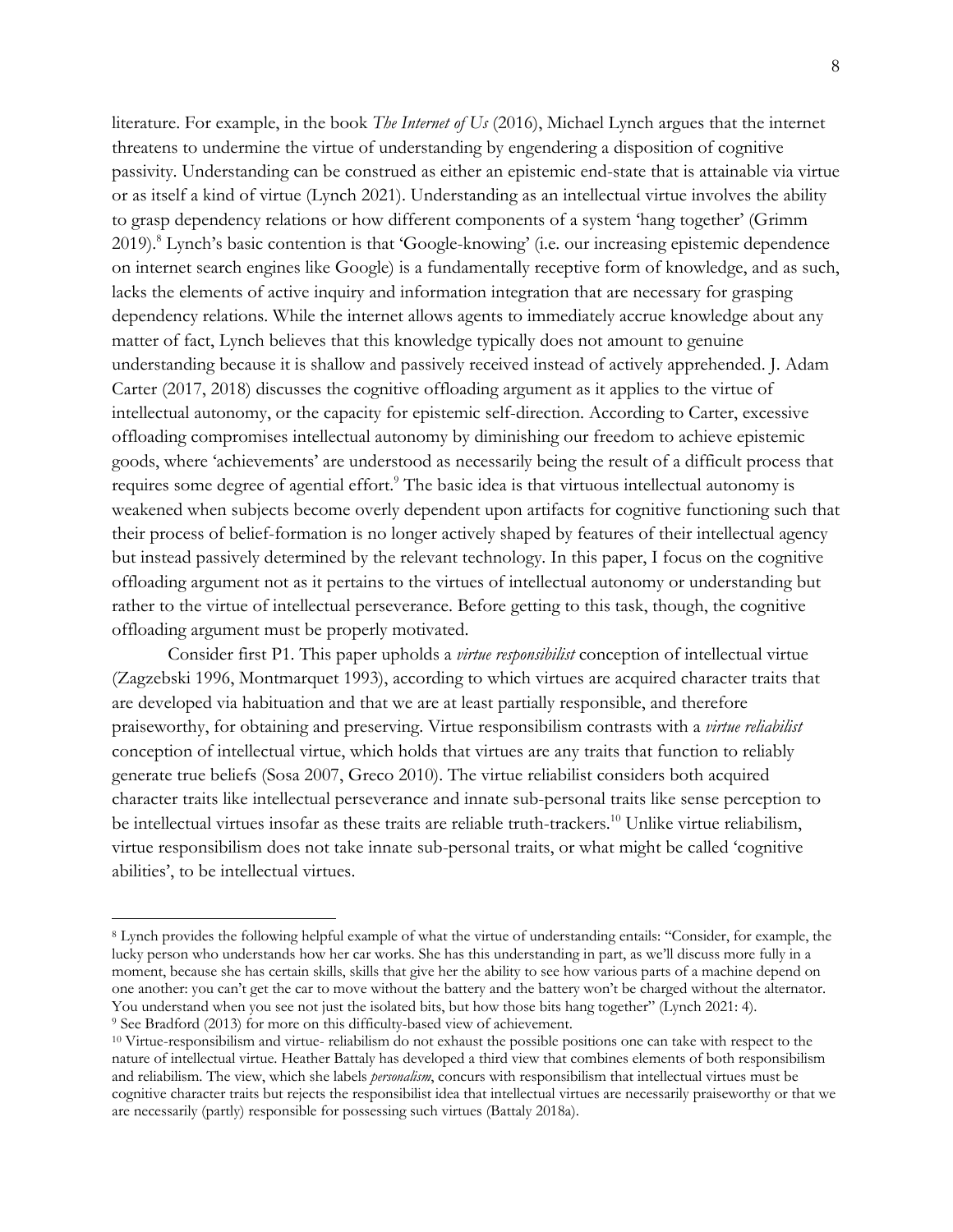Cognitive abilities are inherent dispositions or dispositions whose maintenance and acquisition do not require continuous mental effort on the agent's part. For example, having good eyesight is a mere cognitive ability because it is innately given and passively exercised. Responsibilist intellectual virtues, on the other hand, are fostered dispositions that are formed and maintained by habitually executing a set of actions. Since intellectual virtues are excellences of the mind, the primary type of action required for their acquisition are *intellectual actions*, or voluntary actions that can be performed internally (i.e. within the confines of one's head) and that do not necessarily involve the manifestation of any observable behavior. Examples of intellectual actions include (but are not limited to) believing, wondering, entertaining, assessing, hypothesizing, inferring, attending, imagining, recognizing, questioning, recalling, ignoring, affirming, grasping, and doubting. The phrase 'active cognition' in the context of the cognitive offloading argument refers to the performance of intellectual actions. To say that intellectual virtue possession requires sustained active cognition (P1) is just to say that these virtues are acquired intellectual character traits formed via the habitual performance of said actions.

The relevant set of intellectual actions necessary for virtue possession depends upon the particular virtue in question. For instance, to develop the virtue of open-mindedness, agents must do things like consistently entertain alternative points of view, question their belief systems, and recognize when their ideological preconceptions are shown to be mistaken (Riggs 2010, Baehr 2011b). By contrast, to cultivate the virtue of intellectual humility, agents must habitually execute a different set of intellectual actions, such as attending to and owning their intellectual limitations (e.g. gaps in knowledge, intellectual character flaws), as well as accurately assessing and potentially even downplaying their intellectual strengths (Whitcomb et al. 2017)*. Virtue-conducive intellectual actions* can be understood as any intellectual actions that promote intellectual virtue development. *Virtueinconducive intellectual actions*, by contrast, can be understood as any intellectual actions which impede the development and maintenance of intellectual virtue.<sup>11</sup>

Notably, P1 outlines a necessary but not sufficient condition for intellectual virtue possession. The relevant intellectual actions must not only be habitually performed but also (a) motivated by epistemically respectable reasons and (b) skillfully executed in the sense that they are guided by practical wisdom or what Aristotle calls 'phronesis.' To say that virtuous agents are motivated by epistemically respectable reasons is to say that their performance of virtue-conducive intellectual actions is rooted in "an intrinsic concern for or 'love' of epistemic goods" (Baehr 2011a). Phronesis, by contrast, is what enables agents to 'hit the mean' with respect to each virtue such that they avoid corresponding vices of excess and deficiency. Agents who harbor practical wisdom exercise virtue-conducive actions "at the right times, with reference to the right objects, towards the right people, with the right aim, and in the right way" ( $(1984)$  1106b20-25).<sup>12</sup>

<sup>11</sup> Notably, there may be cases in which some set of intellectual actions Z functions to promote the development of a virtue Y while simultaneously impeding the development of a different virtue X. Cases like this denote the possibility that a set of intellectual actions may be both virtue-conducive and virtue-inconducive depending upon the virtue in question.

 $12$  A deficiency of practical wisdom can be found in the agent who, in an effort to cultivate open-mindedness, habitually engages with and seriously entertains all alternative perspectives, even the perspective of a Nazi who denies the existence of the Holocaust or that of a conspiracy theorist who alleges that the earth is flat. Any agent who seriously considers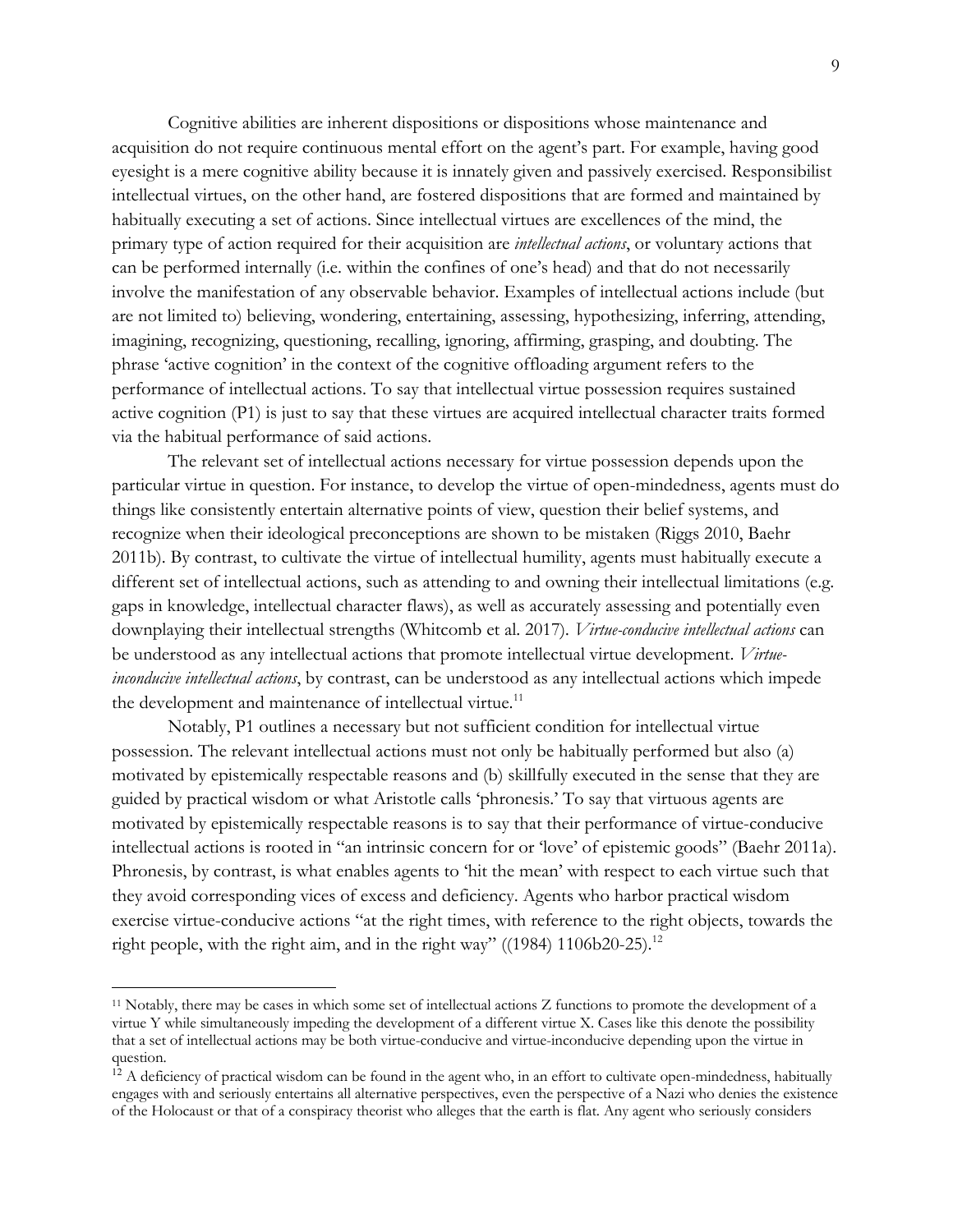The veracity of P1 alone entails that intellectual virtues, understood along responsibilist lines, can never be *directly engineered* into agents via technological augmentation. Cognitive artifacts can directly engineer cognitive abilities into agents (e.g. glasses instantaneously give agents with poor vision the ability to have good eyesight), but such artifacts can never automatically confer cognitive character traits given that these traits require sustained active cognition on the part of agents.<sup>13</sup> Pritchard (2018) makes this point in the context of discussing the educational implications of neuromedia, arguing that while neuromedia enables agents to instantaneously access any fact from the internet, thereby rendering the educational practice of fact retention unnecessary, the technology will never allow agents to automatically acquire traits of intellectual virtue: "Ones intellectual virtues, and ones intellectual character more generally, are constituted by being reflective, managerial traits that guide ones employment of ones cognitive abilities (extended or otherwise) and ones knowledge (again, extended or otherwise). This means that it is built into these traits that they are manifestations of ones [technologically] unextended cognitive character" (Pritchard 2018: 341). Pritchard concludes on this basis that educators will still be tasked with advancing the intellectual character (if not the cognitive abilities) of students in a world where neuromedia is ubiquitous.

It may be helpful to make a distinction between direct engineering and indirect engineering in this context. Intellectual virtues can be *indirectly engineered* into agents by different technologies and educational institutions. Indeed, people will often say that their education made them more virtuous. What they really mean by this is that the educational institution provided them with ample opportunities and resources to internalize the requisite cognitive practices of habituation which undergird intellectual virtue development. However, it is ultimately a subject's own agency, not their educational institution, that is the proximate cause of their newfound virtue. To say that virtues can be directly engineered into agents by cognitive artifacts is to say that these artifacts can supersede one's cognitive agency as the proximate cause of virtue possession. This direct engineering of virtue is impossible from the standpoint of virtue responsibilism, which mandates that one's cognitive agency plays an active role in virtue development.

When P1 is combined with P2, it becomes clear that in addition to cognitive artifacts not being able to directly engineer virtues into agents, overreliance on some artifacts can actually impede intellectual virtue development. This insight emerges from the fact that (P1) the development and maintenance of intellectual virtue requires the sustained and skillful execution of intellectual actions, and (P2) excessive cognitive offloading fosters a disposition of cognitive passivity wherein agents have their artifacts perform technological actions in place of virtue-conducive intellectual actions that they would otherwise perform to fulfill cognitive tasks.

One of the main functions of a cognitive artifact is to help carry the 'cognitive load' for any given mental operation. The offloading of a mental operation to an artifact means that the biological agent is no longer entirely responsible for completing the operation in question, which

these kinds of alternative perspectives plausibly possesses the character trait of open-mindedness to an excess degree such that it has become a vice (Battaly 2018b).

<sup>13</sup> Some artifacts even have the power to directly engineer novel cognitive abilities which transcend the capacities of our nonaugmented neural systems. For instance, a neuromedia device equipped with object recognition artificial intelligence technology might allow agents to automatically identify different places and people in the world. Similarly, natural language processing technologies can give agents the ability to translate foreign languages in real-time.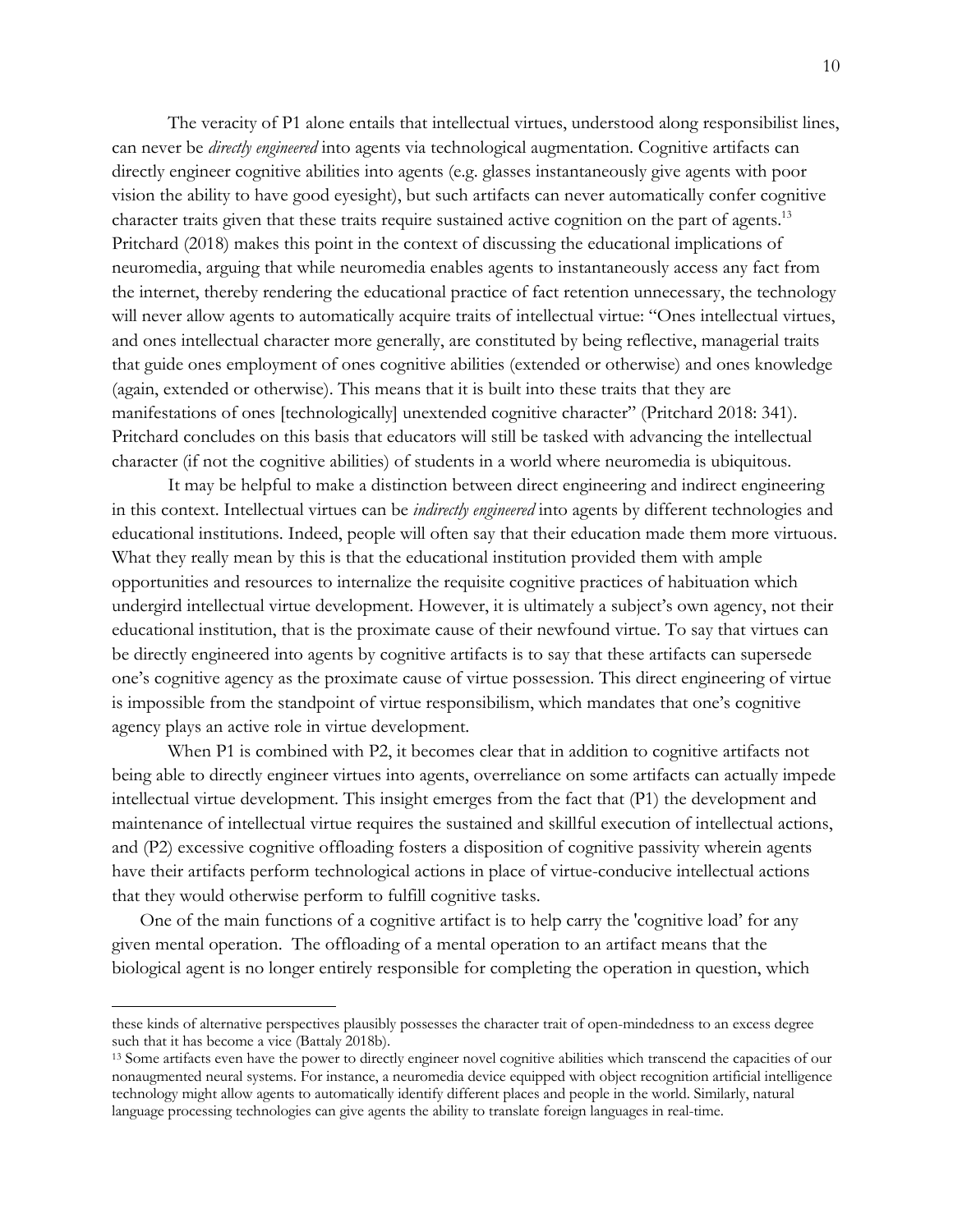implies that the agent does not have to engage in as much active cognition to execute said operation. There exists a negative correlation between cognitive offloading and active cognition: as offloading grows increasingly excessive, the level of active cognition required for daily cognitive functioning decreases. Tightly coupled, all-purpose cognitive artifacts like neuromedia are the most concerning from the perspective of intellectual virtue development precisely because they foster a relationship of excessive cognitive offloading, and therefore, a disposition of cognitive passivity. The worry, to repeat, is that neuromedia users may not have sufficient opportunities to ingrain the cognitive habits and skills required for intellectual virtue possession, given that the technology significantly depletes their mental lives of active cognition.

I will now raise two noteworthy objections to the cognitive offloading argument, which, when fully considered and unpacked, really serve as qualifications to the argument. The first objection targets P2, alleging that cognitive offloading, even when done excessively, does not necessarily render agents cognitively lazy or cognitively passive because the process of mastering and responsibly overseeing our offloading devices itself mandates a substantial degree of sustained active cognition. Following Carter (2018), one might distinguish between *information gathering labor* and *labor involved in managing our offloading gadgets* and contend that cognitive artifacts only automate the former kind of intellectual labor. The basic idea is that "we cannot have cognitive offloading 'all the way down'; at some point, there is intellectual labour—labour associated specifically with the responsible management of offloading technologies—which cannot be offloaded to further technologies" (Carter 2018: 15). For example, use of a personal notebook as a memory storage device demands continuous agential effort in the form of writing, reading, monitoring, and updating. P2, then, arguably offers an overly simplistic picture of cognitive offloading. Cognitive offloading does not fully replace a brain task with an equivalent technological task but rather involves transformed cognitive tasks requiring some degree of agential effort. So, while cognitive artifacts may deprive agents of epistemic opportunities to habituate some intellectual virtues; namely, those loosely associated with information gathering labor, they provide ample opportunities to garner other virtues associated with artifact management labor or what might be called cognitive transformation labor. 14

This objection is correct as far as it goes. However, the intellectual labor involved in mastering and managing our cognitive artifacts is often trivial compared to the intellectual labor that is offloaded onto these artifacts. Learning how to use and navigate the internet, for instance, necessitates a certain degree of effort, but this effort pales in comparison to the effort that it would take to independently (without any technological aids) accumulate all of the information presently stored on the internet. Moreover, the cognitive transformation labor related to cognitive offloading will itself be increasingly offloaded as artifacts become more technologically autonomous and tightly coupled with our minds. Unlike notebooks, neuromedia largely removes humans from 'the loop' of technological operation, as the technology mandates only a minimal level of cognitive-intentional input on the part of agents. The upshot is that the more high-tech and tightly coupled with our minds a cognitive artifact is, the more disposed it will be to foster an epistemically consequential level of cognitive passivity within agents.

<sup>14</sup> I am indebted to an anonymous reviewer for raising this possible objection to P2.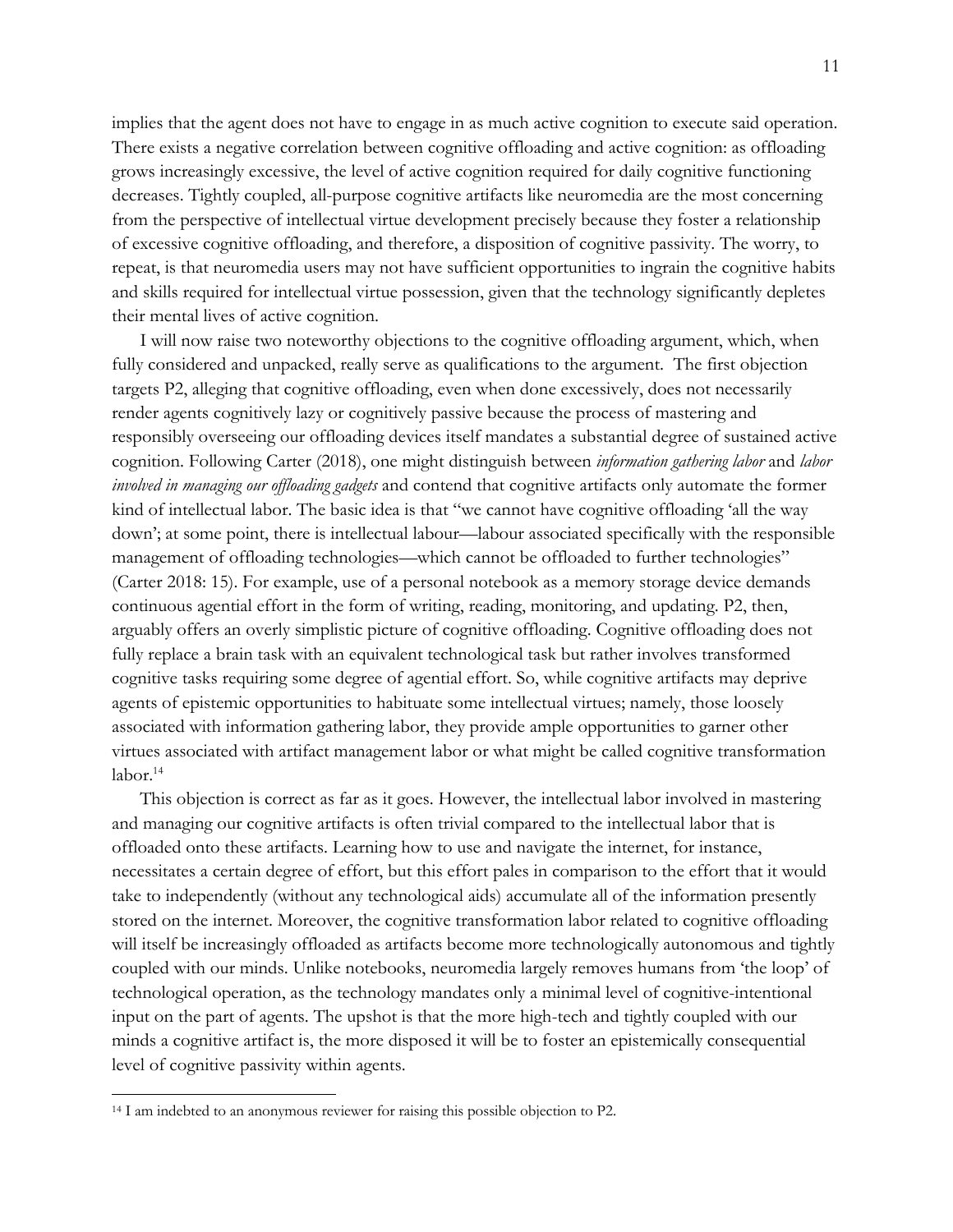A second objection to the cognitive offloading argument targets the argument as a whole, alleging that it presupposes an overly internalist picture of cognition by neglecting the possibility that cognitive artifacts can become extensions of the mind. For a cognitive artifact to qualify as a cognitive extender, according to Clark & Chalmers (1998), the artifact must play the same functional role as an internal brain process, and in particular, must be as trustworthy, reliably available, and easily accessible as internal cognitive resources like biological memory. <sup>15</sup> Brain-enhancement devices are extremely plausible candidates for satisfying these traditional criteria for cognitive extension precisely because of how tightly coupled they are with our neural systems. If devices like neuromedia *metaphysically* extend our minds and do not merely *phenomenologically* feel like cognitive extenders, then reliance on them arguably no longer even takes the conceptual form of cognitive offloading. Cognitive offloading involves outsourcing a cognitive task to something external to one's mind, but if an artifact is a cognitive extender, then it is no longer properly conceived of as outside one's mind but is instead viewed as a constitutive component of one's mental apparatus.

Conceptualizing cognitive artifacts in this manner suggests that instead of "emptying our minds of their riches" (Carr 2010: 192), our smart devices may be epistemically enriching our minds by extending them into our technologies.<sup>16</sup> As Clowes (2013) remarks, "From the internalist (and embedded) vantage-point it is as if our minds are being steadily off-loaded and dissipated into our tools, potentially with the result that we become less autonomous, less knowledgeable and arguably less interesting… For HEC [hypothesis of extended cognition] theorists this does not follow, for rather than being dissipated into our tools, we are incorporating them into us" (Clowes 2013: 127). Contra the cognitive offloading argument, then, it may be the case that cognitive artifacts function to *extend* intellectual virtues (instead of *undermining* them) by becoming constitutive components of an agent's mind.

This second objection faces two complications. First, many scholars reject the extended mind thesis as being too radical and opt instead for the embedded mind thesis, which is the more metaphysically conservative view that technologies and other environmental props at best function as cognitive scaffolds that causally support (as opposed to partially constitute) mental processes (Rupert 2004, Adams & Aizawa 2008). Second, and more pressingly, even if artifacts like neuromedia count as constitutive components of an agent's *cognitive architecture*, this does not entail that they are constitutive components of the agent's *intellectual character*. Technologies like neuromedia may extend cognitive processes while simultaneously undermining intellectual virtue development.

The concept of extended intellectual virtue is highly controversial, although there has recently been a wave of research in the virtue epistemology literature promoting the idea (Cash 2010, Pritchard 2010, Pritchard 2015, Howell 2016, Battaly 2018, Carter 2017). The consensus within this literature is that the conditions for extended virtue are significantly more demanding than the conditions for mere extended cognition because intellectual virtue represents a distinctive kind of

<sup>15</sup> This is what's known as *the parity principle* for cognitive extension: "If, as we confront some task, a part of the world functions as a process which, *were it done in the head*, we would have no hesitation in recognizing as part of the cognitive process, then that part of the world is (so we claim) part of the cognitive process" (Clark & Chalmers 1998: 8). <sup>16</sup> One particularly intriguing possibility is that neuromedia facilitates what philosophers have called *internet-extended knowledge* (Smart 2012, Bjerring & Perdersen 2014, Ludwig 2014).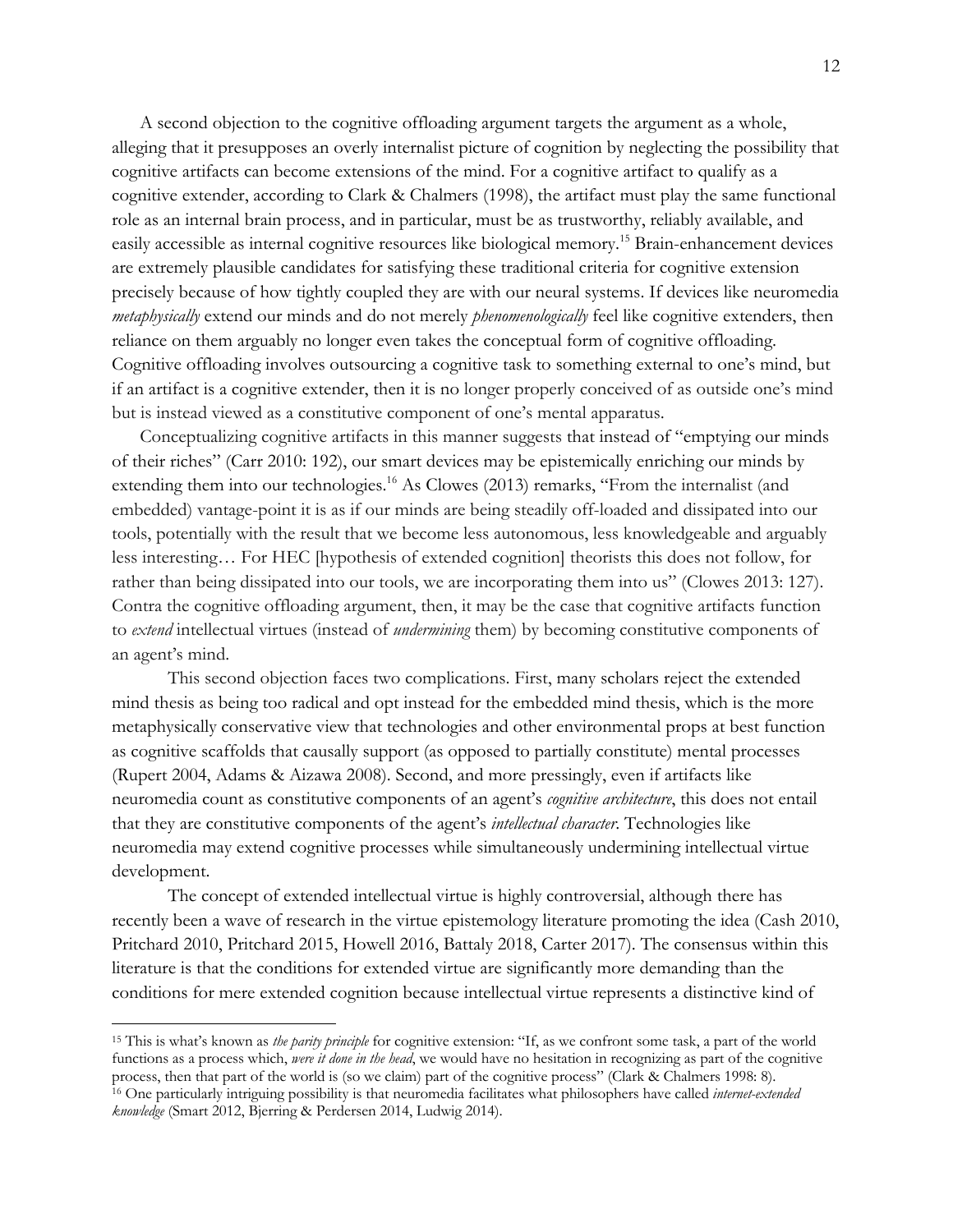cognitive achievement (Carter & Kallestrup 2019).17 Whereas extended cognition can be facilitated by passively hooking oneself up to a technology, integrating an artifact into a subject's intellectual character such that it extends their agency tenably requires active cognitive engagement with the artifact, and in particular, the kind of intellectual labor associated with mastering and responsibly managing artifacts that was discussed in the context of the previous objection. For example, Pritchard (2015) says that students can actively incorporate educational tools into their intellectual character given that they are taught to deploy and manage these tools in an epistemically diligent and conscientious manner: "it is critical to the process of cognitive integration that the subject displays due diligence in making epistemic use of the device, and this will involve the manifestation of intellectual virtues like conscientiousness. This manifestation of intellectual virtue is not incidental to cognitive integration, but rather a key element, in that without it we would lose a grip on the idea that the subject has actively integrated this device into her cognitive practices" (Pritchard 2015: 123).18 Similarly, Carter (2017) suggests that devices like neuromedia, even when relied upon excessively for offloading purposes, can extend virtuous intellectual autonomy, granted that agents take appropriate 'cognitive ownership' over the device's role in their process of belief formation and direction of epistemic inquiry.

For the sake of brevity, I will put the controversial concept of extended virtue epistemology aside here and choose to restrict the cognitive offloading argument to cases where cognitive artifacts are not epistemically integrated into the subject's intellectual character. However, it is worth noting that even if the concept of extended virtue epistemology is coherent, it may be that the level of cognitive passivity engendered by a device like neuromedia prevents or at least dissuades agents from sufficiently integrating the technology into their intellectual characters. If Pritchard (2015) and others are correct in claiming that the facilitation of extended intellectual virtue itself requires the manifestation of certain virtues like epistemic diligence and conscientiousness, then excessive cognitive offloading may be antithetical to extended virtue to the extent that such offloading undermines or discourages the cultivation of the relevant character traits. The upshot is that the present objection risks getting things backward: the cognitive offloading argument may serve as a challenge to the realization of extended intellectual character and not vice versa. Having presented and motivated the cognitive offloading argument, I will now proceed to examine the argument as it applies to the virtue of intellectual perseverance.

## **IV. Cognitive Efficiency and Intellectual Perseverance**

<sup>17</sup> Pritchard (2010) is an exception to this consensus, as he argues that the conditions for *metaphysical* cognitive integration are the same as the conditions for *epistemic* cognitive integration. 18 Pritchard (2015) invokes the concept of extended virtue epistemology as a response to something resembling the

cognitive offloading argument. He observes that an ostensible tension exists between a virtue-theoretic account of the epistemic goal of education and the fact that students tend to excessively depend upon cognitive artifacts for educational purposes. Namely, if the primary epistemic goal of education is to promote the intellectual character development of students, but excessive dependence upon cognitive artifacts (especially high-tech ones like neuromedia) impedes intellectual character development, then educators should arguably discourage the use of such artifacts in the classroom. Pritchard avers that this ostensible tension is illusory and that a virtue-theoretic account of the epistemic goal of education is entirely compatible with the use of cognitive artifacts for educational purposes. He says that as long as educators teach students to use artifacts like smartphones in an intellectually virtuous manner, they can actively integrate these artifacts into their intellectual characters.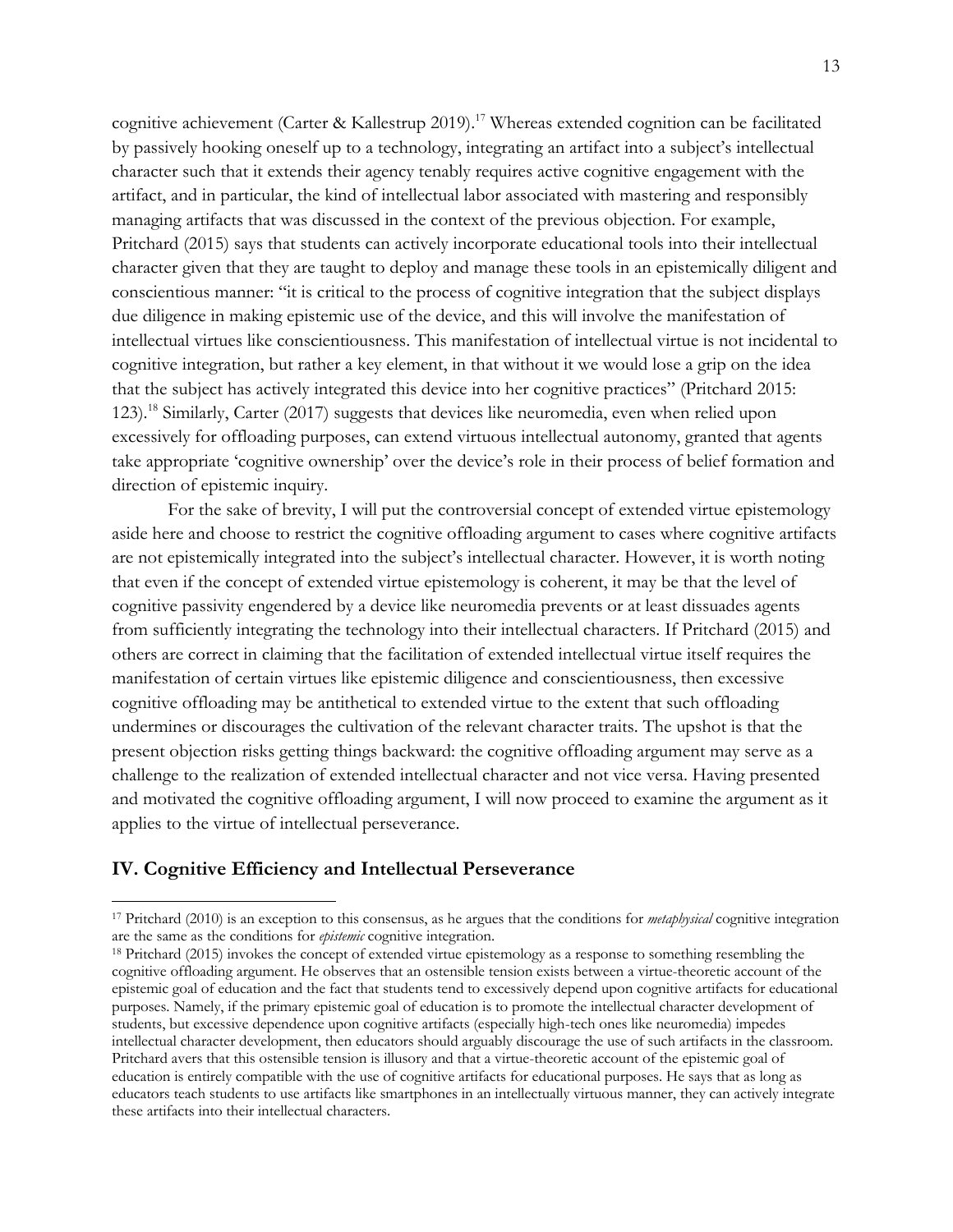In order to discern whether, according to the cognitive offloading argument, a specific cognitive artifact Y is disposed to undermine a specific intellectual virtue X, one must know (i) which set of intellectual actions Z an agent has to habitually perform in order to cultivate and sustain X and (ii) whether Y allows and incentivizes agents to offload Z, or substitute Z for functionally isomorphic technological actions. Put differently, the key question is: what kinds of actions Z are necessary for the development and maintenance of intellectual virtue X, and does the perpetual use of artifact Y lead to a diminishment of Z in an agent's cognitive economy?

This section answers this question in the case where Y is neuromedia and X is the virtue of intellectual perseverance. To understand how, according to the logic of the cognitive offloading argument, neuromedia is disposed to influence intellectual perseverance, it must first be determined what  $Z$  is in this case. In other words,

**Q1:** Which set of intellectual actions must an agent habitually perform to cultivate the virtue of intellectual perseverance?

To answer Q1, one must first provide a definition of intellectual perseverance. The trait of intellectual perseverance involves being mentally persistent and resilient with respect to one's epistemic projects. To intellectually persevere is not to give up and finish the task at hand when confronted with challenges and inconveniences. Nathan King (2014) offers the following paradigmatic examples of the virtue:

Thomas Edison endured years of work and thousands of failures in his quest to develop the incandescent light bulb. Booker T. Washington overcame slavery, racism, and poverty in order to gain an education and disseminate his political views. Helen Keller overcame blindness and deafness in order to do the same. Isaac Newton labored for years to develop the calculus needed for his system of physics (King 2014: 3502).

Heather Battaly (2017) formally defines the virtue thusly: "Intellectual perseverance is a disposition to overcome obstacles, so as to continue to perform intellectual actions, in pursuit of one's intellectual goals" (Battaly 2017: 671). An *intellectual goal* is just any epistemic end that a subject possesses. Intellectual goals are relativized to subjects, and so by extension, the disposition of intellectual perseverance is as well. For example, my current intellectual goal might be to finish a philosophy article, whereas someone else might have the intellectual goal of learning how to speak a different language, or getting a bachelor's degree, or reading a novel, or solving a math problem. All of these goals count as 'intellectual' because they all constitute some kind of epistemic success. Agents harbor the trait of intellectual perseverance insofar as they are disposed to consistently execute intellectual actions which further their intellectual goals despite any challenges or obstacles that may arise. The trait of intellectual perseverance can be contrasted with the trait of physical perseverance, which involves remaining committed to attaining one's physical or practical goals despite any obstacles that may arise. For instance, a marathon runner who starts to cramp up during a race but finishes the race anyways exhibits the trait of physical perseverance.

Notably, one can distinguish between the *trait* of intellectual perseverance and the *virtue* of intellectual perseverance. As Battaly (2017, forthcoming) clarifies, intellectual perseverance does not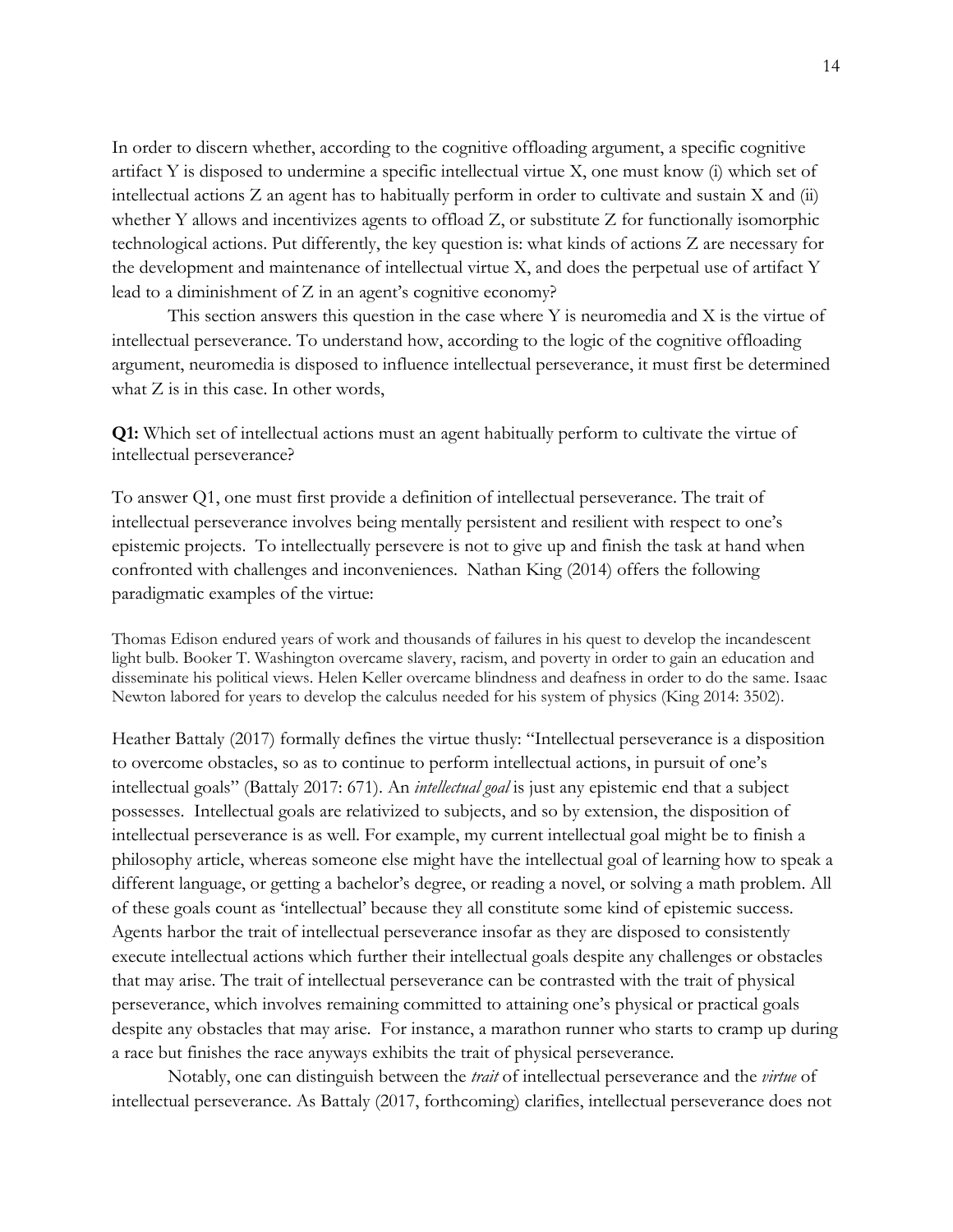always manifest itself as an intellectual virtue. As mentioned in section III, to qualify as an intellectual virtue, a character trait arguably must have the appropriate motivational structure, which is to say, it must be motivated out of a desire to attain epistemic goods like truth and knowledge. However, an agent does not need to be motivated out of a desire for truth in order to instantiate the trait of intellectual perseverance. Someone might be motivated to achieve their intellectual goals and persist in the face of obstacles because realizing those goals brings a monetary reward. Alternatively, an agent might be motivated out of spite or a sense of competitiveness to see a project through until it is finished. Such a person would possess the trait of intellectual perseverance, but the trait would not be an intellectual virtue in this case. Relatedly, Battaly observes that intellectual perseverance also fails to be a virtue when the intellectual goals in question do not meet a certain threshold of epistemic value. Consider, for example, an agent whose intellectual goal consists entirely in spreading disinformation online in an effort to cause political division. Such an agent might be motivated to accomplish this goal despite any difficulties that may arise and therefore possess the trait of intellectual perseverance, but the agent would not be engaging in intellectually virtuous behavior. For the sake of simplicity, I will assume in this paper that agents who are interested in cultivating intellectual perseverance possess intellectual goals which meet the required threshold of epistemic value and are motivated to pursue these goals for epistemically respectable reasons.

Given this characterization of intellectual perseverance, an initial answer to Q1 which seems reasonable is 'the set of intellectual actions conducive to an agent's epistemic ends.' According to this line of thought, brain-enhancement devices like neuromedia threaten to undermine intellectual perseverance by accomplishing intellectual goals for agents, thereby robbing them of many internal opportunities for action that are necessary for the cultivation and maintenance of the virtue. At this point one might interject: 'If neuromedia can undermine intellectual perseverance by robbing agents of opportunities for intellectual action which further their epistemic ends, does it follow that the technology might also advance the virtue by preventing agents from performing intellectual actions that amass epistemic opportunity costs? That is, just as neuromedia can hinder intellectual perseverance by ridding an agent's mind of *epistemically productive cognition* (i.e. active cognition which furthers the agent's intellectual goals), is it not also possible that the technology can facilitate the habituation of intellectual perseverance by ridding an agent's mind of epistemically unproductive cognition, or what might be called *cognitive noise* (i.e. active cognition which is unconducive to, or distracts from, the agent's intellectual goals)?

Consider the following thought experiment, which illustrates the point that the interjector has in mind. Suppose that John is prone to mind wandering such that whenever he encounters some cognitive challenge, he tends to ignore the challenge and think about other things. Put simply, John uses mind wandering as a kind of cognitive avoidance mechanism. Suppose further that John's current intellectual goal is to complete an academic paper for his class. As soon as he sits down to write the paper, John is confronted by an immediate obstacle: the mountain of preliminary research that he must complete before he is ready to start the writing process. John knows that this a daunting task that involves looking through his class notes, searching the internet for relevant academic sources and quotations, integrating different arguments and ideas, and devising a detailed outline for the paper. When confronted with this obstacle to his intellectual goal, John is disposed to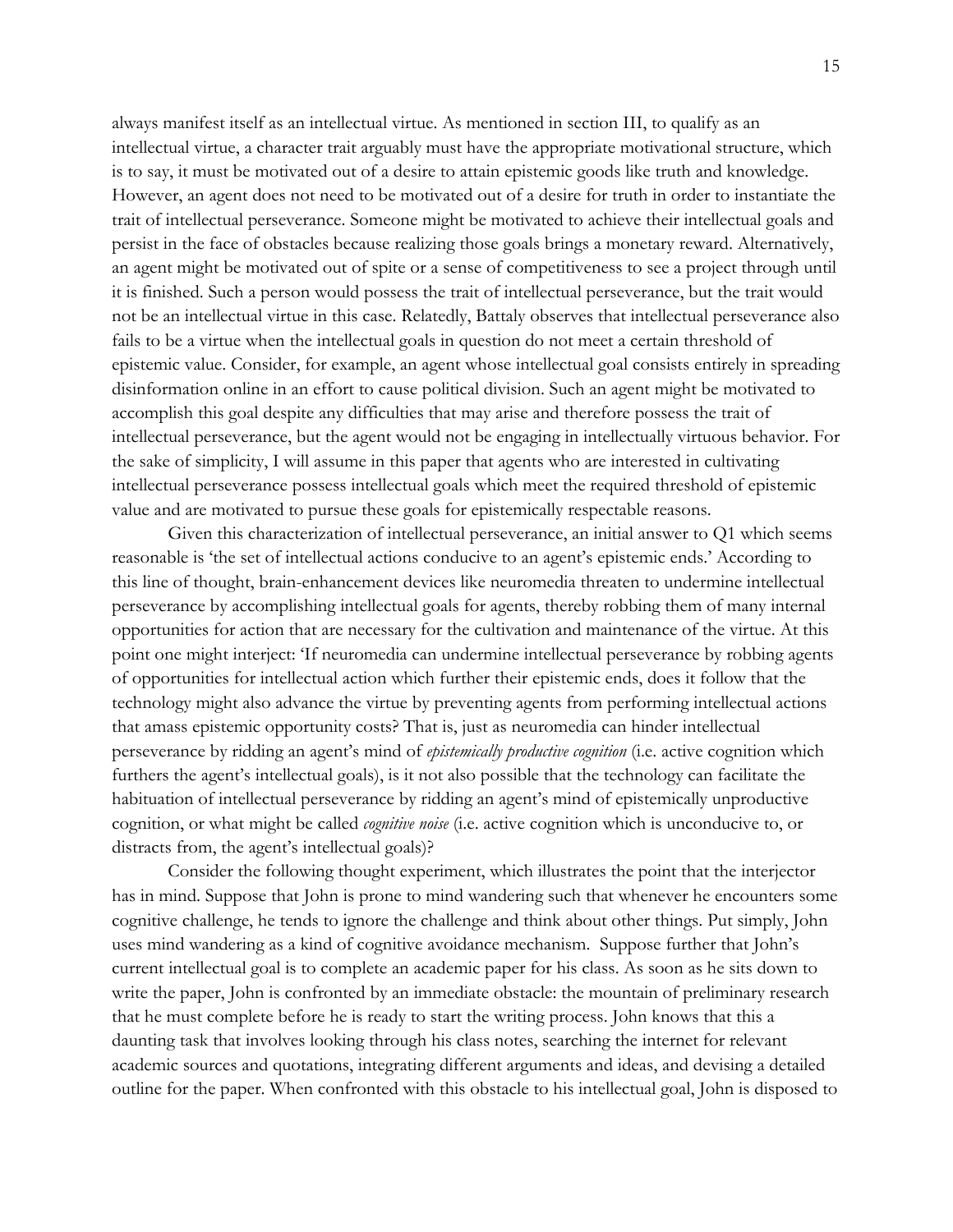engage in mind wandering or start to have thoughts that have nothing to do with the task at hand. These thoughts solicit further irrelevant thoughts, ultimately leading John down a cognitive rabbit hole that prevents him from making any intellectual progress.

If John were equipped with a neuromedia device, he would be confronted with significantly fewer obstacles because the device would carry out many cognitive tasks for him. Moreover, assume that John equips himself with what might be called *passive neuromedia.* Whereas an *active* BCI requires intentional mental effort to operate (i.e. the issuing of a mental command), a *passive* BCI does not mandate any mental effort or voluntary psychological control, but instead monitors the user's brain activity in real-time and executes calculated actions based upon the data it collects via this monitoring. Steinert et al. 2019 discuss a recently developed passive BCI device that serves to "detect affective states and use this information to improve the interaction of humans and computers. For example, the system might adapt the computer game or task to be performed when it detects that the user is frustrated or bored, by decreasing the level of difficulty or by introducing more engaging elements" (Steinert et al 2019). A passive neuromedia device may, without the user knowing, integrate and reorganize stored memories, engage in various predictive processing functions, and perhaps even directly cause epistemic and emotional changes to one's mental states via deep brain stimulation (Wardrope 2014). The aforementioned passive BCI device monitors the affective mental states of users with the preprogrammed goal of helping them optimize cognitive performance.

Passive neuromedia might be conceived of as the intellectual equivalent of a Fitbit device. A Fitbit is a health-promoting wearable technology that advances one's physical fitness goals by collecting and recording a user's biomedical data, such as exercise, sleep quality, and heart rate (Owens & Cribb 2019). Both Fitbit and passive neuromedia are examples of '*quantified self' technologies*, or self-tracking tools that are deployed in the service of self-optimization (Kunze et al. 2013). Elon Musk has even described the brain-computer interface devices they are creating at Neuralink as a 'Fitbit in your skull' (Koetsier 2020). The principal difference between the two technologies is that neuromedia is implantable instead of wearable and functions to help agents more easily accomplish their intellectual goals as opposed to their physical fitness goals.19 We might imagine that John is hooked up to a passive version of neuromedia which actively tracks his brain states and thoughts and then uses this neural data to facilitate the fulfillment of his intellectual goals, which in this case means automatically scanning the internet and generating a list of relevant academic sources, appropriately integrating and condensing these sources, and devising an outline of his research paper. One might think that this device would help John to become more intellectually perseverant, not less. With fewer cognitive obstacles to confront, neuromedia-equipped John would arguably engage in less mind wandering as a cognitive avoidance mechanism as there would no longer be significant obstacles to avoid.

<sup>19</sup> Smart, Clowes, & Heersmink elaborate on how self-tracking technologies can be used to optimize cognitive performance: "Inasmuch as future devices are able to track physiological signals that index a variety of epistemic feelings (such as the feeling of knowing or the feeling of difficulty), it is possible that future technologies may be able to adaptively modify their modes of operation to support human end-users with regard to a variety of cognitive- and epistemically-relevant performances" (Smart, Clowes, & Heersmink 2017: 42).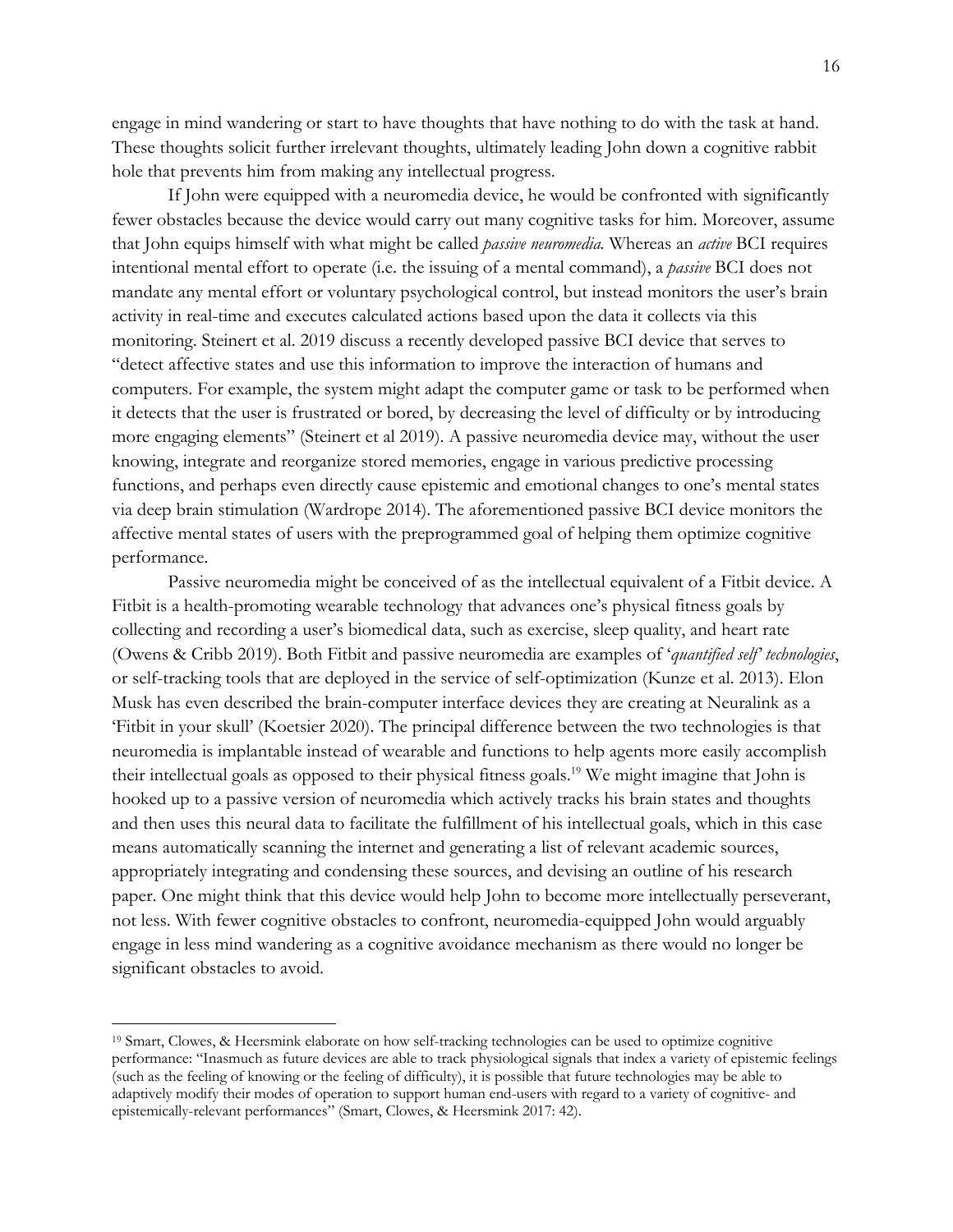In response to this suggestion, it is imperative to distinguish between *cognitive efficiency* and *intellectual perseverance*. Cognitive efficiency involves being able to accomplish intellectual goals at an optimal rate using minimal wasted mental resources. Intellectual perseverance, on the other hand, consists in being able to overcome obstacles in the pursuit of one's intellectual goals. The problem is that John's neuromedia device does not foster the disposition to overcome obstacles; rather, as the example illustrates, the technology functions to *remove* obstacles from his cognitive economy. The upshot is that while neuromedia might help John become more cognitively efficient by ridding his mind of cognitive noise (in this case, cognitive noise associated with mind-wandering), this does not mean that the device supports the development of intellectual perseverance. Quite to the contrary, *neuromedia may increase cognitive efficiency at the cost of intellectual perseverance.* In her conceptual analysis of IP Battaly emphasizes that accomplishing an intellectual goal is not sufficient for persevering with respect to that goal and claims that goals which are accomplished too easily do not (and cannot) involve the exercise of intellectual perseverance: "the trait of IP does not allow intellectual goals to be too easily achieved. It excludes goals that are so easily achieved that they don't permit any obstacles (the goal of solving '1 + 1 = x') and don't require any effort on the part of the agent" (Battaly forthcoming: 169). The problem in this context is that a device like neuromedia allows agents to attain intellectual goals in the absence of nearly any effort or obstacles.

One might ask: who cares if neuromedia has a detrimental impact on intellectual perseverance so long as it increases cognitive efficiency? After all, the function of intellectual perseverance is to help agents accomplish their intellectual goals. If neuromedia is a better means for attaining one's intellectual goals than intellectual perseverance ever could be, then perhaps it is worth implanting neuromedia at the cost of intellectual perseverance. The natural reply to this line of reasoning by the virtue epistemologist is to observe that intellectual virtues are not merely *instrumentally* valuable but are also *intrinsically* valuable. That is, intellectual virtues do not simply serve as a means to the end of acquiring truth but are also ends in and of themselves. This means that intellectual perseverance is worth possessing for its own sake and is not just valuable insofar as it helps agents accomplish their intellectual goals. Thus, the virtue epistemologist might concede that neuromedia is a better mechanism than intellectual perseverance for meeting one's epistemic ends but deny that the tradeoff is worth it because of the intrinsic value that would be lost in sacrificing intellectual virtue.

The 'mind-wandering John' thought experiment reveals that the initial answer given to Q1 is incomplete. There is a difference between being disposed to perform intellectual actions that further one's epistemic ends *in the absence of any obstacles* and being disposed to do so *in spite of any obstacles.* While the latter disposition describes the disposition of intellectual perseverance, the former refers to what might be called the disposition of *intellectual engagement*. <sup>20</sup> It is possible to possess the disposition of intellectual engagement while lacking the disposition of intellectual perseverance. Suppose, for example, that an agent habitually performs intellectual actions which further his epistemic ends but does so without ever having to confront any significant obstacles along the way. While this agent may develop the disposition to perform said actions (i.e. the disposition of

<sup>20</sup> Notably, intellectual engagement is not synonymous with cognitive efficiency, as the former does not imply intellectual accomplishment in the way that the latter does.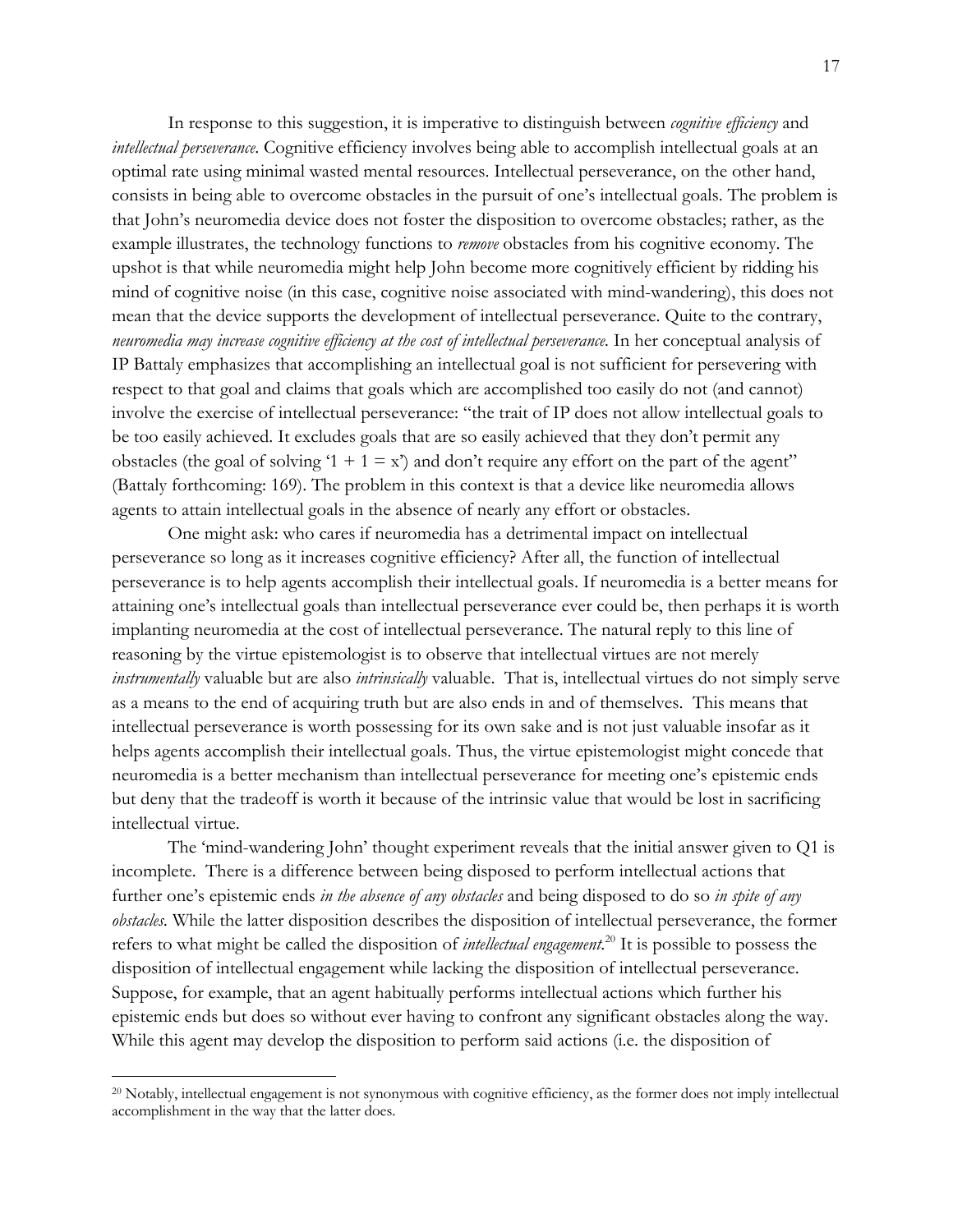intellectual engagement), he will not develop the disposition to overcome obstacles and, consequently, fail to cultivate intellectual perseverance. *The upshot of this is that to cultivate intellectual perseverance, agents must not only habitually execute intellectual actions which further their epistemic ends, but they must do so in spite of the presence of at least some obstacles.*

It is an open question as to exactly how many obstacles are necessary to meet the minimal threshold for developing the virtue of intellectual perseverance. The required obstacles can vary in nature and may be either internally manufactured by one's own mind (in the form of anxiety, boredom, the desire to do something else, etc.) or externally imposed by one's environment (in the form of social oppression, financial instability, lack of health, etc.). Some agents might have more opportunities to cultivate intellectual perseverance precisely because they encounter more obstacles in life than others. Thus, while a technologically nonaugmented agent might be less cognitively efficient than a neuromedia-equipped agent, the former, all else being equal, has more opportunities to cultivate intellectual perseverance in virtue of being confronted with a greater number of obstacles in the course of pursuing their epistemic ends.

This is not to say that neuromedia users will have zero, or even few, opportunities to cultivate intellectual perseverance, however. It is crucial to emphasize that *everything is contingent on how the technology is used*. Neuromedia need not rid our cognitive economies of all obstacles but could instead just alter the kinds of obstacles we face by shifting our intellectual goals. For example, we may deploy the technology solely to automate different types of menial intellectual labor so that agents can focus on more worthwhile epistemic ends. Smartphone users often offload particularly dull cognitive tasks like navigating or remembering addresses as a way to reduce their epistemic opportunity costs and ensure that they have the mental bandwidth to attend to the intellectual goals that they care about the most. This type of cognitive offloading does not necessarily undermine intellectual perseverance; it just allows agents to persevere with respect to intellectual goals that they find more valuable. Relatedly, in his book *Deep Thinking: Where Machine Intelligence Ends and Human Creativity Begins* (2017), Garry Kasparov avers that artificial intelligence systems may serve to amplify human creativity and other intellectual virtues by freeing us from the drudgery of various kinds of tedious unwanted intellectual labor. In a recent interview on the book, he remarks:

Let's look at this historical process. Machines that replace manual labor, they have allowed us to focus on developing our minds. More intelligent machines, I understand that they will take over more menial aspects of cognition and will elevate our lives towards curiosity, creativity, beauty, joy, you can continue this line. 21

There is nothing in principle preventing neuromedia from being used in a way that aligns with Kasparov's techno-optimistic vision. 'Mind-wandering John' may choose only to offload the relatively dull intellectual labor associated with writing an academic paper and save the more stimulating, creative intellectual work for himself to accomplish. Reliance on neuromedia starts to become excessive from the standpoint of virtue epistemology when agents use it to outsource not only menial intellectual labor, but also more stimulating, distinguished cognitive tasks. The central worry, to repeat, is that we will enter a future characterized by widespread cognitive atrophy in

<sup>21</sup> The interview can be found here: https://medium.com/conversations-with-tyler/garry-kasparov-tyler-cowen-chessiq-ai-putin-3bf28baf4dba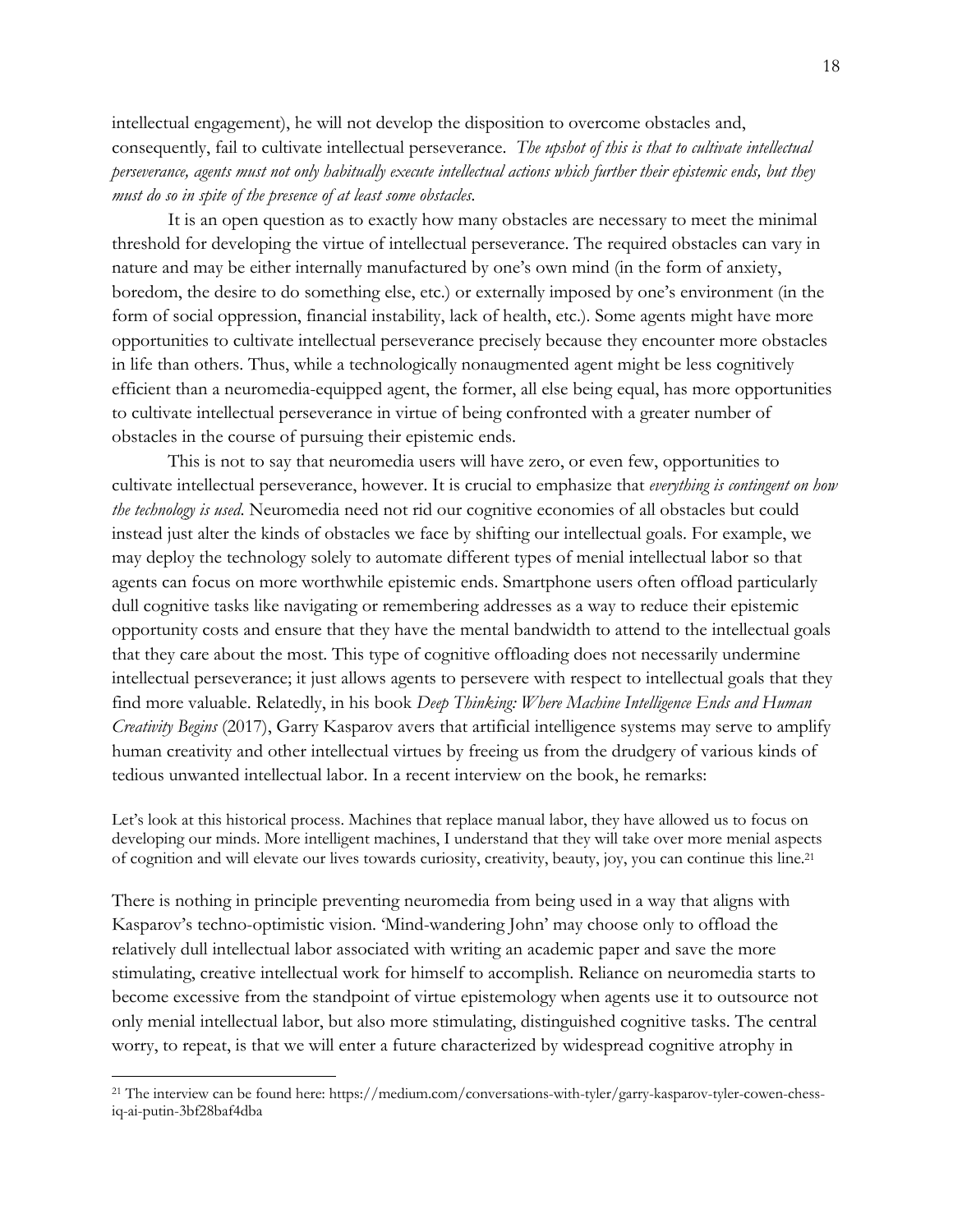which people have their neuromedia devices accomplish all manner of intellectual goals for them, including those related to their most important daily work. Consider by way of analogy the futuristic society depicted in the Pixar movie WALL-E. The human inhabitants of this fictional universe are confined to a generation starship and have become extremely obese and physically lazy due to their overreliance upon autonomous artificial intelligence systems, which take care of their every need. The physical health predicament of humanity in this movie serves as a counterpart to the kind of epistemic health concern expressed by the cognitive offloading argument. Excessive reliance on cognitive artifacts like neuromedia threatens to render agents cognitively lazy and cause the degeneration of intellectual character traits in much the same way that excessive reliance on autonomous AIs renders the humans in WALL-E physically lazy and obese.

It bears repeating, however, that none of this is inevitable. Cars, planes, motorcycles, and other vehicles already largely eliminate the need for physical exercise, but people still find a way to remain physically fit. Agents typically offload essential physical tasks like getting to and from work to their cars and then run on a treadmill as a way to stay in shape. Similarly, neuromedia users may decide to outsource important intellectual labor to the device but still find time to remain 'mentally fit' by incorporating different brain games or mental gymnastics into their daily schedules. Brain games like sudoku and luminosity generate artificial obstacles and intellectual goals which grant agents the opportunity to cultivate and exercise intellectual perseverance in a consequence-free environment. Perhaps staged intellectual fitness activities of this sort will increase in popularity with the societal uptake of neuromedia, and neuromedia-equipped agents will still be motivated to actively develop virtues like intellectual perseverance despite having the technological option of resigning to cognitive passivity.<sup>22</sup>

I do not know what the epistemic future of humanity holds, and in particular, whether the advent of neuromedia will lead to some kind of epistemic dystopia or perhaps be more in line with Kasparov's vision of techno-optimism. The cognitive offloading argument simply alerts us to the virtue epistemic dangers of excessive use of neuromedia for offloading purposes. To summarize: the pertinent question in discerning whether, according to the cognitive offloading argument, a cognitive artifact Y is disposed to undermine an intellectual virtue X is: what kinds of intellectual actions Z are necessary for the development and maintenance of X, and does the perpetual use of Y lead to a diminishment of Z in the agent's long term cognitive economy? This section has shown that for the virtue of intellectual perseverance, 'Z' is identified with intellectual actions which (a) further an agent's intellectual goals and which (b) are executed in the presence of at least some obstacles. Neuromedia compromises IP to the extent that it accomplishes intellectual goals for agents and removes obstacles from their cognitive economies.

# **V. Cognitive Inloading and Intellectual Perseverance**

<sup>&</sup>lt;sup>22</sup> I am indebted to an anonymous reviewer for bringing this possibility involving staged intellectual fitness activities to my attention. The analogy between using a treadmill to remain physically fit and playing brain games to remain intellectually fit derives from said reviewer.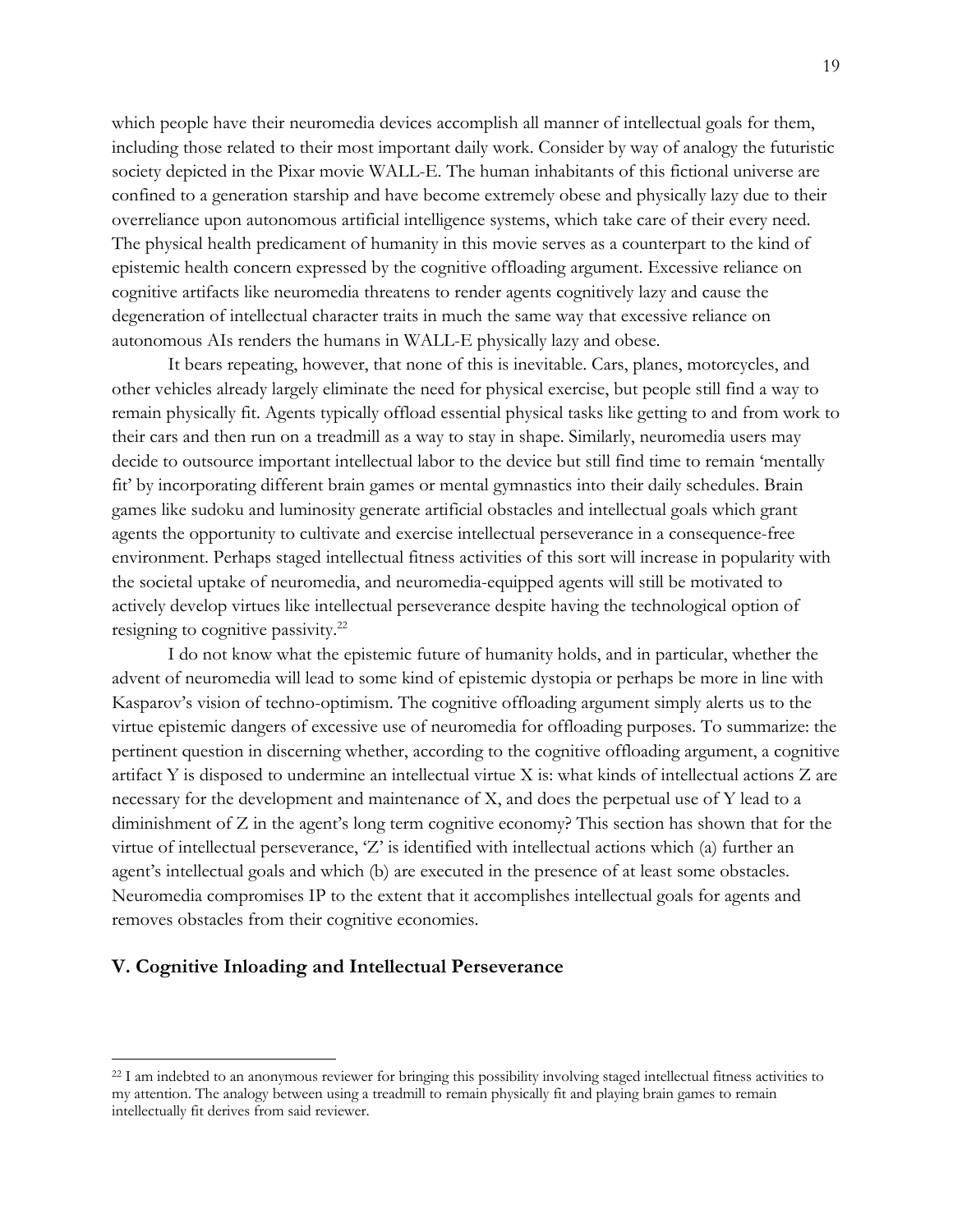Thus far, it has been established that, when used as a cognitive offloading device, a technology like neuromedia has the capacity to undermine intellectual virtue by *stripping* an agent's cognitive economy of *virtue-conducive intellectual actions*. However, neuromedia will also serve as a 'cognitive inloading' device, meaning that it will be used not only to outsource cognitive tasks from our minds to the technology, but also to insource information from the technology to our minds. Excessive cognitive inloading threatens to undermine intellectual virtue by *adding to* an agent's cognitive economy the presence of *virtue-inconducive intellectual actions*. The worry in this case is that smart devices will be used too frequently to insource informational content that is epistemically harmful or that leads agents epistemically astray. Reflection upon this converse epistemic risk suggests that there are at least two different ways in which artifacts like neuromedia can undermine intellectual perseverance: (i) by rendering agents cognitively lazy or cognitively passive due to excessive cognitive offloading and (ii) by rendering agents *cognitively distracted* due to excessive cognitive inloading. The best way to illustrate the latter concern is to focus on how the so-called online attention economy is eroding the attentional capacities of contemporary internet users.

We now live in the era of what Shoshana Zuboff (2019) has dubbed *surveillance capitalism*, which is a new form of capitalism in which companies, and in particular Big Tech companies like Google, Facebook and Amazon, use the surveillance of human behavior to gather personal data about digital consumers with the intention of monetizing this data to make a profit. From the perspective of surveillance capitalism, attention is a precious commodity. Web designers, app creators, online advertisers, and tech companies are constantly competing for the limited attention of digital consumers by deploying many subtle and not-so-subtle technological mechanisms. <sup>23</sup> Machine learning algorithms, for example, monitor the online behavior of internet users in real time and generate increasingly personalized content and advertisements which are unprecedented in their ability to capture user attention (Fogg 2009). Even when people are not consuming new media content, they are constantly receiving push notifications from apps that light up the screens of their smartphones, drawing them back into the digital zeitgeist. James Williams (2018) explains and analyzes how this 'online attention economy' is fostering a disposition of cognitive distraction within digital consumers, thereby inhibiting them from autonomously governing their mental lives and achieving sustained focus on a single task: "the main risk information abundance poses is not that one 's attention will be *occupied* or *used up* by information, as though it were some finite, quantifiable resource, but rather that one will *lose control over* one's attentional processes" (Williams 2018: 37).

Importantly, being cognitively distracted is not synonymous with being confronted by cognitive distractions. One must be careful not to commit the fallacy of equivocation here. Cognitive distractions are types of obstacles, the presence of which can help agents inculcate the virtue of intellectual perseverance given that agents are able to overcome the relevant obstacles and remain focused on their intellectual goals. Being cognitively distracted, by contrast, presupposes that an agent has already succumb to obstacles such that their attention is preoccupied with what I previously called 'cognitive noise', or intellectual actions that are inconducive to their intellectual

<sup>23</sup> As Hanin (2020) puts it, we are confronted by "an asymmetric matchup between our fallible mechanisms of selfrestraint and armies of engineers, programmers, designers, and executives working to extract ever-smaller "slivers" of our focus in a highly competitive attention economy (Wu 2016, 268; Williams 2018, xi–xii, 33)" (Hanin 2020: 3).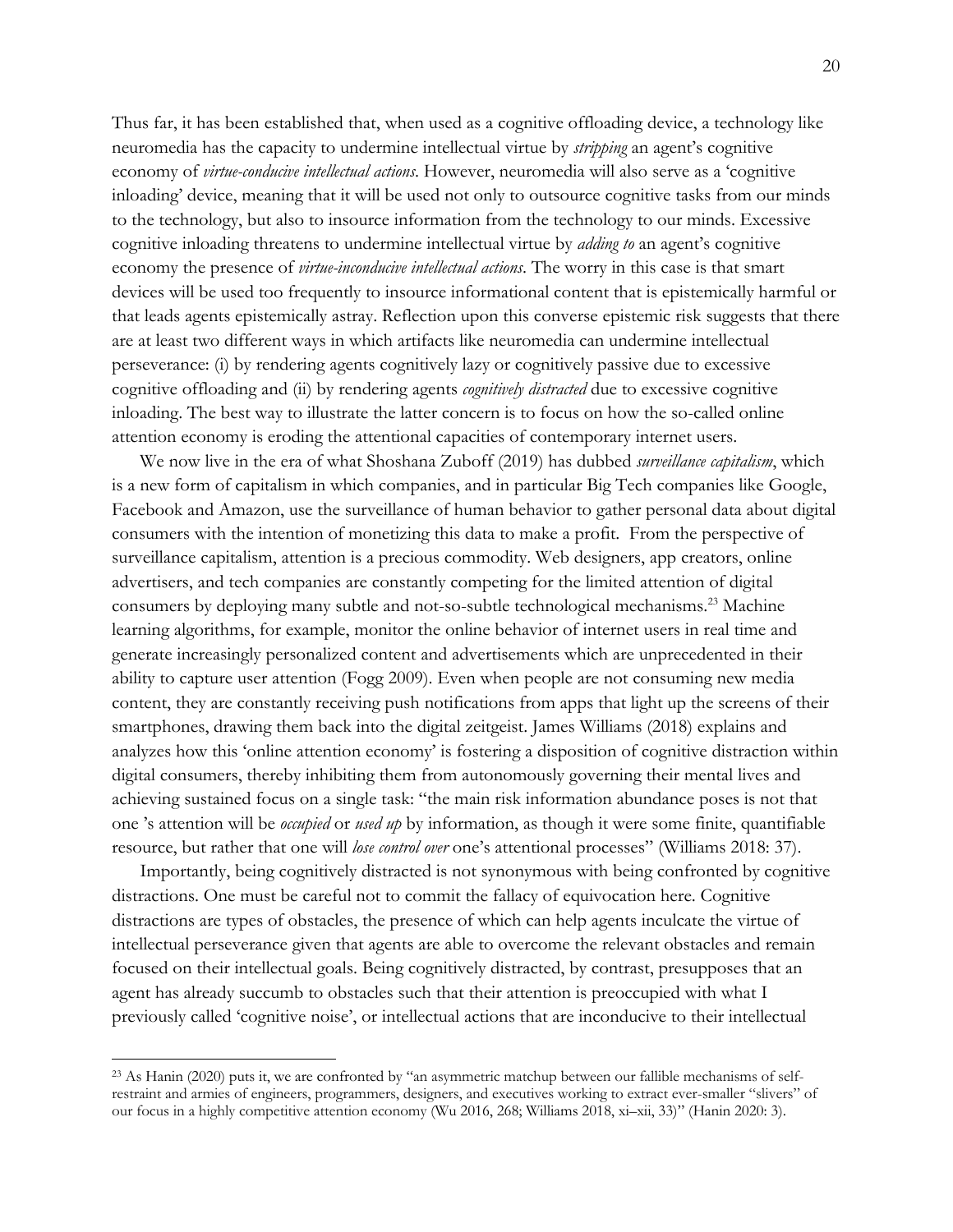goals. Cognitive noise is antithetical to the development and exercise of intellectual perseverance, and so by extension, cognitive distraction is as well. The online attention economy functions to undermine intellectual perseverance by rendering digital consumers cognitively distracted. As Williams indicates, the disposition of cognitive distraction entails a diminished capacity for attentional control, and a deficiency of attentional control makes it particularly difficult to remain focused on one's intellectual goals and not succumb to obstacles when they present themselves in the form of cognitive distractions. Just consider the lack of attentional control on display when social media users perpetually succumb to the temptation to check their smartphones and mindlessly scroll through Facebook or Twitter for a few minutes. We are constantly inloading information from the internet that distracts from our epistemic ends and inspires the performance of virtueinconducive intellectual actions.

Neuromedia may exacerbate the epistemic harms of the online attention economy by bringing agents into closer cognitive contact with Web-based information. One worry here is that the technological forces of surveillance capitalism will escape the confines of the smartphone and play a more directly intrusive role in the mental lives of neuromedia users, given how tightly coupled their cognitive systems will be to the Web. Surveillance capitalism currently operates by collecting 'browsing data' from agents, which is to say, data extracted from the digital footprint agents leave behind on the internet. Neuromedia could lead to a new, more invasive form of surveillance capitalism, which Lesaja and Xavier-Lewis (2020) call *neurocapitalism*, in which tech companies directly extract 'neural data' from agents, or data concerning the brain states, emotions, and thoughts of consumers. The possibility of neurocapitalism implies that tech companies could produce even more fine-grained consumer personality profiles and essentially understand the minds of consumers at the most intimate level imaginable, thereby augmenting their capacity for technological persuasion and ability to capture user attention in the name of profit.<sup>24</sup>

The upshot of this discussion is that there are at least two vices of deficiency associated with the virtue of intellectual perseverance: cognitive laziness and cognitive distractedness. Nathan King (2014) argues that intellectual perseverance can be viewed in Aristotelian terms as a mean between a vice of excess and a vice of deficiency. The vice of excess, according to King, is 'intransigence' whereas the vice of deficiency is 'irresolution'. Intransigent agents do not know when it is appropriate to call it quits on a cognitive endeavor and tend to continue working on a project even when it is clear that the project is not going anywhere meaningful or is not epistemically worthwhile to pursue. Irresolute agents, by contrast, are disposed to prematurely abandon their intellectual goals as soon as they confront obstacles, or at least postpone these goals in the face of obstacles. The dispositions of cognitive laziness and cognitive distractedness might be conceptualized as two different forms of what King calls 'irresolution.' <sup>25</sup> Neuromedia is especially well-suited to inculcate both of these vices of deficiency given how tightly coupled the technology is with our minds in comparison to contemporary smart devices.

<sup>&</sup>lt;sup>24</sup> This kind of brain hacking scenario potentially has negative implications for other intellectual virtues as well, such as intellectual autonomy and open-mindedness.

<sup>25</sup> Battaly (forthcoming) distinguishes between three different vices of deficiency for intellectual perseverance: slacking off, quitting, and procrastinating. It would be interesting to discern how her analysis both differs and overlaps with mine.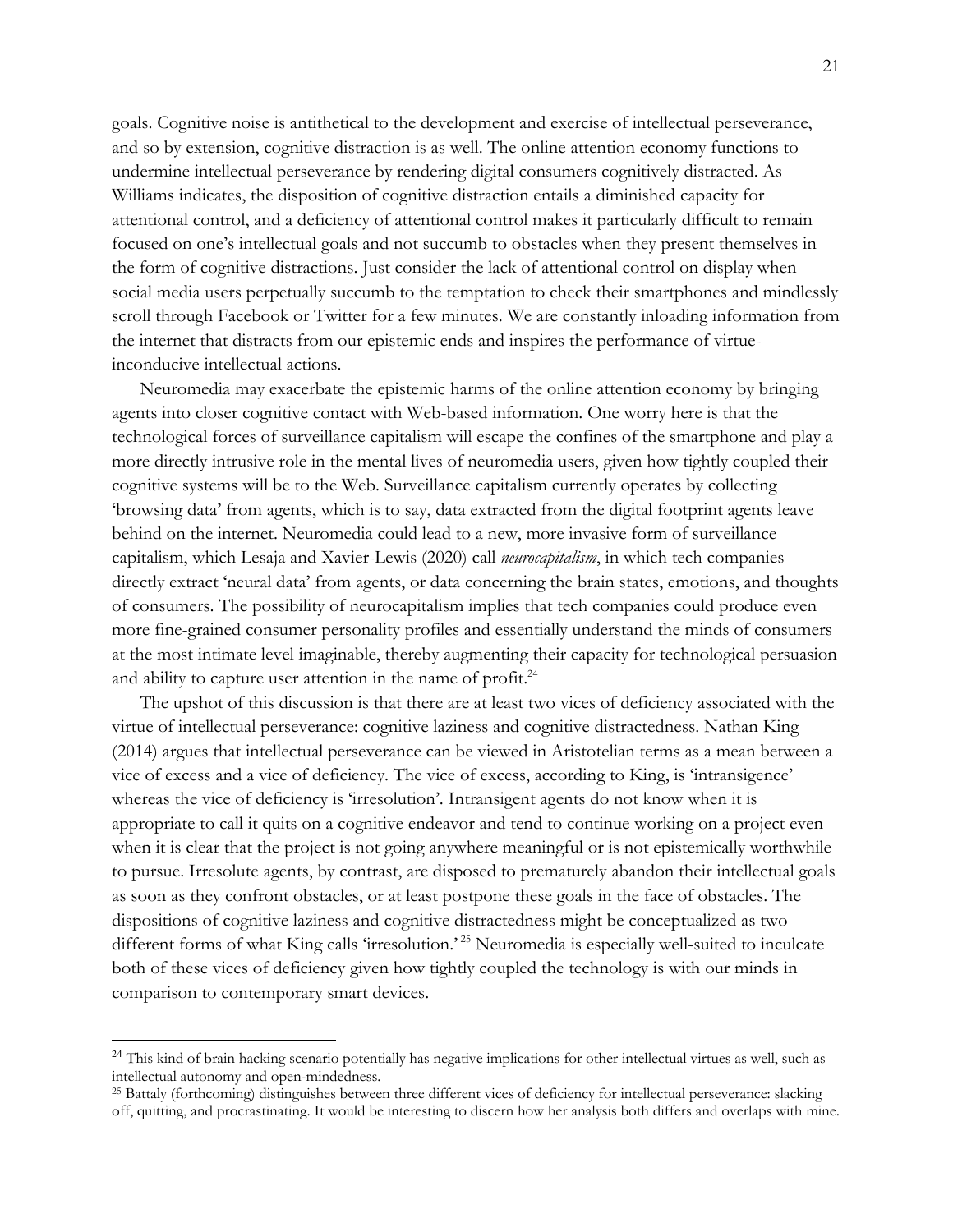### **VI. Conclusion**

To conclude, it is worth reiterating that the uptake of cognitive enhancement technologies does not inevitably cause the degradation of intellectual character. Cognitive artifacts can also promote intellectual virtue development via the kind of indirect engineering discussed in section III. Pritchard (2018) gives two examples of how cognitive artifacts might play a virtue-conducive role for an agent. The first is a possible app that he describes which helps and incentivizes internet users to become better inquirers in the context of online search engines. This envisioned app is in line with other socalled *digital wellness technologies* that have recently gained traction, such as the 'Moment' app and Apple's 'Downtime' feature (Sullivan & Reiner 2021). Digital wellness technologies like these might be construed as virtuous manifestations of surveillance capitalism because they collect and harvest personal data, not as a means to monopolize consumer attention at all costs but rather to nudge users towards behaviors and habits that promote their mental well-being and stated intellectual goals. The second example that Pritchard discusses concerns a real-life project that he was a part of which involved bringing an educational technology called MOOC (Massive Open Online Course) to prisons in an effort to spur the intellectual character development of inmates. The MOOC technology was focused on teaching the inmates critical thinking skills and introducing them to basic philosophical topics, and according to Pritchard, the project was at least partially successful. Neuromedia might also be used to promote intellectual virtue development. For instance, imagine a neuromedia device that supports the cultivation of open-mindedness by suggesting alternative perspectives to a topic that the agent may be overlooking or by pointing out cognitive biases that may be present in the agent's thinking about an issue. In all these examples, the relevant cognitive artifacts encourage the cultivation of intellectual virtue by motivating the agential performance of virtue-conducive intellectual actions.

It also bears repeating that the value of this paper is not contingent on a technology like neuromedia becoming ubiquitous in the near future. The cognitive offloading argument is still relevant to our current technological predicament as it applies to the internet, smartphones, and other AI-based technologies. The focus on neuromedia and cognitive enhancement BCIs is justified by the fact that these technologies are poised to take cognitive offloading to the extreme and so pose an especially serious risk to the cultivation of intellectual virtue. In addition, as described in section II, there are numerous recent and ongoing developments in the field of BCI research which suggest that the emergence of a cognitive enhancement device resembling neuromedia may be on the horizon. The goal of anticipatory virtue epistemology is to understand, analyze, and mitigate the epistemic risks associated with emerging technologies like neuromedia, sort of like the goal of AI safety research is to understand, analyze, and mitigate the ethical and existential risks related to artificial general intelligence and superintelligence (Bostrom 2014). As cognitive artifacts continue to become more powerful and tightly coupled with cognition as the 21<sup>st</sup> century unfolds, it will be increasingly paramount for epistemologists to come to terms with how these technologies are transforming and are prone to transform the human mind.

**Acknowledgements** I am deeply grateful to Susan Schneider, Heather Battaly, and two anonymous referees for offering helpful comments on previous versions of this paper.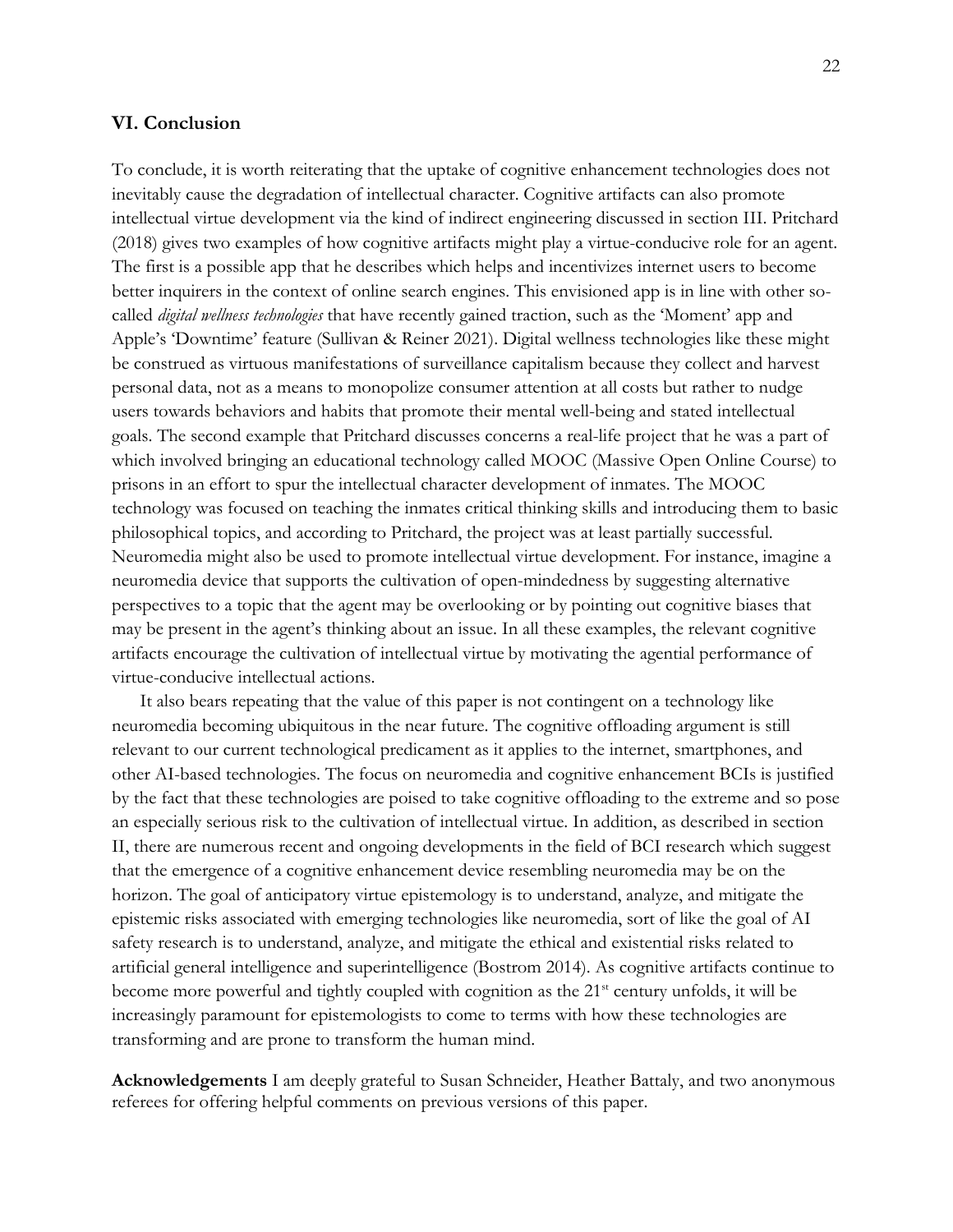### Works Cited

Abdulkader, Sarah N., et al (2015). 'Brain Computer Interfacing: Applications and Challenges.' *Egyptian Informatics Journal,* vol. 16, no. 2, pp. 213–230.

Adams, Frederick & Aizawa, Kenneth (2008). *The Bounds of Cognition*. Wiley-Blackwell.

Alfano, Mark ; Fard, Amir Ebrahimi ; Carter, J. Adam ; Clutton, Peter & Klein, Colin (2020). 'Technologically scaffolded atypical cognition: The case of YouTube's recommender system.' *Synthese*:1-24.

Baehr, Jason (2011a). *The Inquiring Mind: On Intellectual Virtues and Virtue Epistemology*. Oxford University Press.

Baehr, Jason (2011b). 'The structure of open-mindedness.' *Canadian Journal of Philosophy* 41 (2):191- 213.

Barr N, Pennycook G, Stolz JA, Fugelsang, JA. (2015). 'The brain in your pocket: Evidence that smartphones are used to supplant thinking.' *Computers in Human Behavior.* 48:473-80.

Battaly, Heather (2018a). 'A Third Kind of Intellectual Virtue: Personalism.' In Heather Battaly (ed.), *The Routledge Handbook of Virtue Epistemology*. Routledge.

Battaly, Heather (2018b). 'Closed-mindedness and dogmatism.' *Episteme* 15 (3):261-282.

Battaly, Heather (2018c). 'Extending Epistemic Virtue: Extended Cognition meets Virtue-Responsibilism.' In Duncan Pritchard, Jesper Kallestrup, Orestis Palermos & J. Adam Carter (eds.), *Extended Epistemology.* Oxford University Press.

Battaly, Heather (2017). 'Intellectual Perseverance.' *Journal of Moral Philosophy* 14 (6):669-697.

Battaly, Heather (forthcoming). 'Quitting, Procrastinating, and Slacking Off.' In Ian Kidd, Heather Battaly, and Quassim Cassam (eds.), *Vice Epistemology.* Routledge. 167-188.

Birbaumer, N., Kubler, A., Ghanayim, N., Hinterberger, T., Perelmouter, J., Kaiser, J., Flor, H. (2000). 'The thought translation device (TTD) for completely paralyzed patients.' *IEEE Transactions on Rehabilitation Engineering*, 8(2), 190–193.

Bjerring, Jens Christian & Pedersen, Nikolaj Jang Lee Linding (2014). 'All the (many, many) things we know: Extended knowledge.' *Philosophical Issues* 24 (1):24-38.

Bostrom, Nick. (2014). *Superintelligence: Paths, dangers, strategies*. Oxford University Press.

Bradford, Gwen. (2015). *Achievement*. Oxford University Press, USA.

Carr, Nicholas G. (2010) *The Shallows: What The Internet Is Doing To Our Brains***.** New York : W.W. Norton.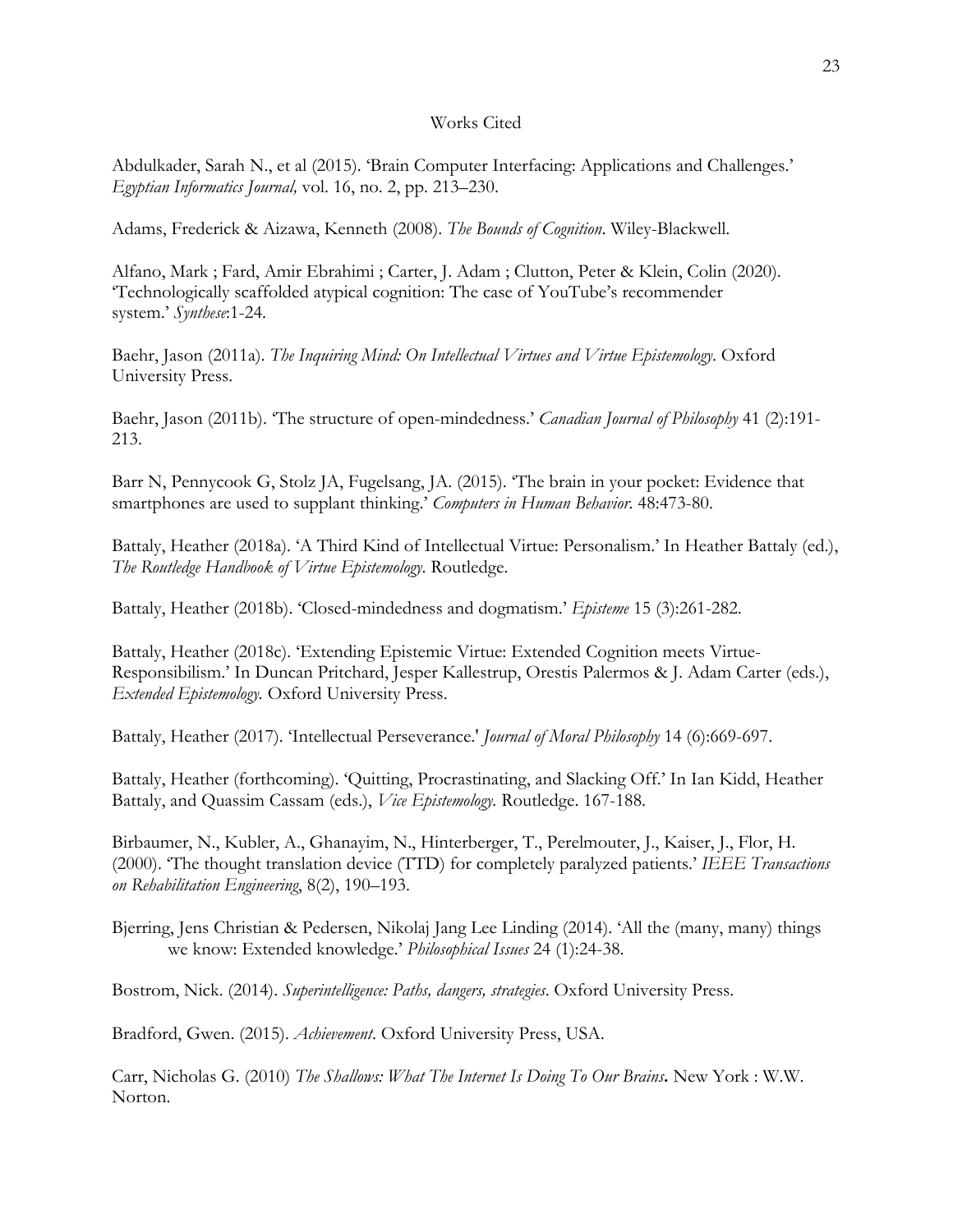Carter, J. Adam (2017). 'Intellectual autonomy, epistemic dependence and cognitive enhancement.' *Synthese*:1-25.

Carter, J. Adam (2018). 'Autonomy, Cognitive Offloading, and Education.' *Educational Theory* 68 (6):657-673.

Carter, J. Adam & Kallestrup, Jesper (2019). 'Varieties of Cognitive Integration.' *Noûs* (4):867-890.

Cash, Mason (2010). 'Extended cognition, personal responsibility, and relational autonomy.' *Phenomenology and the Cognitive Sciences* 9 (4):645-671.

Chisholm, Roderick M (1989). *The Theory of Knowledge.* 3rd ed. Englewood Cliffs, NJ: Prentice Hall.

Clark, Andy & Chalmers, David J. (1998). 'The extended mind'. *Analysis* 58 (1):7-19.

Clowes, Robert W. (2013). 'The Cognitive Integration of E-Memory.' *Review of Philosophy and Psychology* 4 (1):107-133.

Fogg, B. J. (2009). *Creating persuasive technologies: an eight-step design process. Persuasive* '09. April 26–29, Claremont, California, USA.

Franssen, Maarten (2010). 'Philosophy of technology.' *Stanford Encyclopedia of Philosophy*.

Gillett, Alexander & Heersmink, Richard (2019). 'How navigation systems transform epistemic virtues: Knowledge, issues and solutions.' *Cognitive Systems Research* 56 (56):36-49.

Goldman, Alvin I (1986). 'A Causal Theory of Knowing'. *The Journal of Philosophy* 64 (1967): 357–72. *Epistemology and Cognition.* Cambridge, MA: Harvard UP/

Goldman, E. (2006). 'Search engine bias and the demise of search engine utopianism.' In SSRN scholarly paper ID 893892. Rochester: Social Science Research Network. http:// papers.ssrn.com/abstract= 893892

Greco, John (2010). *Achieving Knowledge: A Virtue-Theoretic Account of Epistemic Normativity.* Cambridge University Press.

Greenfield, S. (2014). *Mind change: How digital technologies are leaving their mark on our brains.* London: Rider Books.

Grimm, Stephen (2019). 'Understanding as an Intellectual Virtue.' In Heather Battaly (ed.), *Routledge Companion to Virtue Epistemology*. New York, USA: Routledge.

Hanin, Mark L. (2021). 'Theorizing Digital Distraction.' *Philosophy and Technology* 34 (2):395-406.

Heersmink, Richard (2018). 'A virtue epistemology of the Internet: Search engines, intellectual virtues and education.' *Social Epistemology* 32 (1):1-12.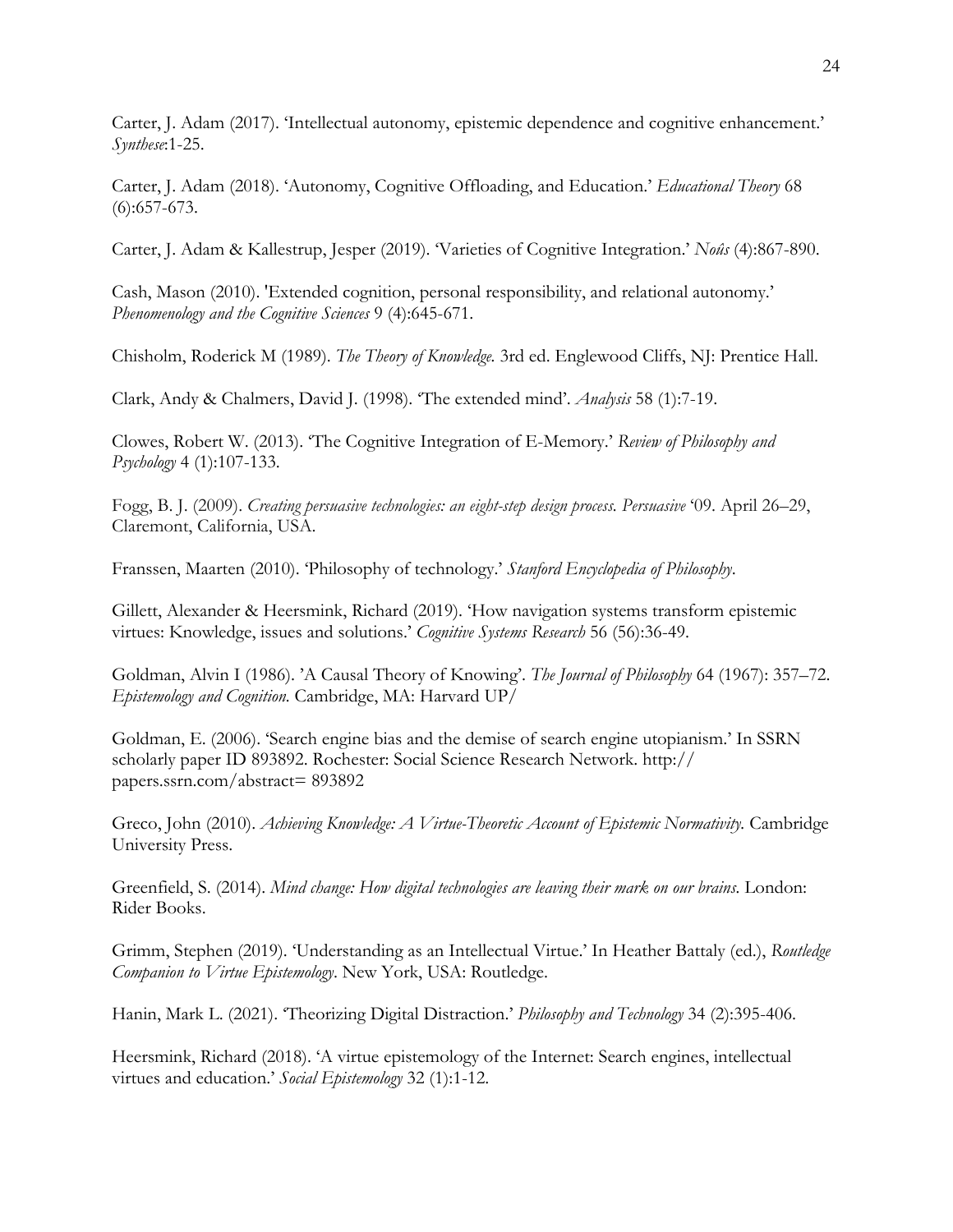Heersmink, Richard (2016). 'The internet, cognitive enhancement, and the values of cognition.' *Minds and Machines* 26 (4):389-407

Howell, Robert J. (2016). Extended Virtues and the Boundaries of Persons. *Journal of the American Philosophical Association* 2 (1):146--163.

Ienca, Marcello & Haselager, Pim (2016). 'Hacking the brain: brain–computer interfacing technology and the ethics of neurosecurity.' *Ethics and Information Technology* 18 (2):117-129.

Kasparov, Garry, and Mig Greengard. (2017). *Deep Thinking: Where Machine Intelligence Ends and Human Creativity Begins*. 1st edition. New York: Public Affairs.

King, Nathan L. (2014). 'Perseverance as an intellectual virtue.' *Synthese* 191 (15):3501-3523.

Kunze, K., M. Iwamura, K. Kise, S. Uchida, and S. Omachi. (2013). 'Activity Recognition for the Mind: Toward a Cognitive Quantified Self.' *Computer*. 46(10): 105–108.

Kurzweil, Ray (2005). *The Singularity Is Near: When Humans Transcend Biology.* New York: Viking.

Lesaja, Srdjan, Palmer, Xavier-Lewis (2020). 'Brain-Computer Interfaces and the Dangers of Neurocapitalism.' *arXiv*: 286538.

Ludwig, David (2014). 'Extended cognition and the explosion of knowledge.' *Philosophical Psychology* (3):1-14.

Lynch, Michael P. (2016). *Internet of Us: Knowing More and Understanding Less in the Age of Big Data*. New York, NY, USA: WW Norton.

Lynch, Michael Patrick (2014). 'Neuromedia, extended knowledge and understanding.' *Philosophical Issues* 24 (1):299-313.

Lynch, Michael (2021). 'Understanding and Coming to Understand.' In Stephen Grimm (ed.), *Making Sense of the World: New Essays on the Philosophy of Understanding*. Oxford University Press.

Martins, N., Angelica, A., Chakravarthy, K., Svidinenko, Y., Boehm, F. J., Opris, I., Lebedev, M. A., Swan, M., Garan, S. A., Rosenfeld, J. V., Hogg, T., & Freitas, R. A., Jr (2019). 'Human Brain/Cloud Interface.' *Frontiers in neuroscience*, *13*, 112.

Milgram, Paul, and Fumio Kishino (1994). 'A Taxonomy of Mixed Reality Visual Displays.' *IEICE Transactions on Information Systems* E77-D (12): 1321–29.

Miller, Boaz & Record, Isaac (2017). 'Responsible Epistemic Technologies: A Social-Epistemological Analysis of Autocompleted Web Search.' *New Media and Society* 19 (12):1945-1963

Montmarquet, James A. (1993). *Epistemic Virtue and Doxastic Responsibility.* Rowman & Littlefield.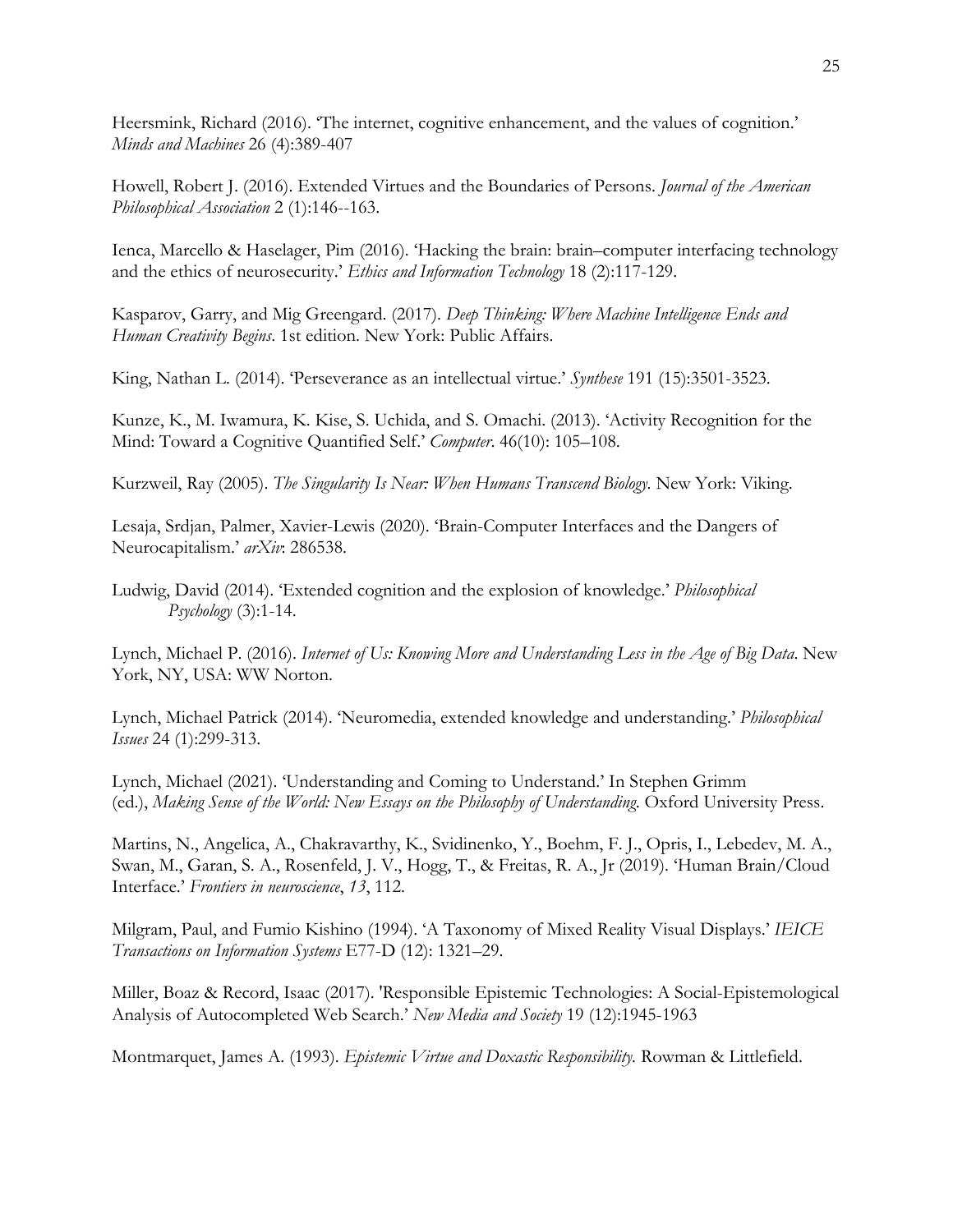Nam, Chang & Nijholt, Anton & Lotte, Fabien. (2018). *Brain-Computer Interfaces Handbook: Technological and Theoretical Advances.* CRC Press.

Nguyen, C. Thi (2020). 'Echo chambers and epistemic bubbles.' *Episteme*:1-21

Nozick, Robert (1981). *Philosophical Explanations.* Cambridge, MA: Harvard UP.

Owens, John & Cribb, Alan (2019). 'My Fitbit Thinks I Can Do Better!' Do Health Promoting Wearable Technologies Support Personal Autonomy? *Philosophy and Technology* 32 (1):23-38.

Page, Walker (2020). 'Defending virtue epistemology: epistemic dependence in testimony and extended cognition.' *Synthese*: 1-24.

Pritchard, Duncan (2010). 'Cognitive ability and the extended cognition thesis.' *Synthese* 175 (1):133 - 151.

Pritchard, Duncan (2018a). 'Extended virtue epistemology.' *Inquiry: An Interdisciplinary Journal of Philosophy* 61 (5-6):632-647.

Pritchard, Duncan (2015). 'Intellectual Virtue, Extended Cognition, and the Epistemology of Education.' In Jason Baehr (ed.), *Intellectual Virtues and Education: Essays in Applied Virtue Epistemology*. Routledge Studies in Contemporary Philosophy: 113-128.

Pritchard, Duncan (2018b). 'Neuromedia and the Epistemology of Education.' *Metaphilosophy* 49 (3):328-349.

Pritchard, Duncan (2016). 'Seeing it for oneself: Perceptual knowledge, understanding, and intellectual autonomy.' *Episteme* 13 (1): 29-42.

Ranisch, Robert (2015). 'Cognitive Enhancement to Overcome Laziness: Ethically Wrong or Just Stupid?' *American Journal of Bioethics Neuroscience* 6 (1):42-43.

Riggs, Wayne (2010). 'Open-mindedness.' *Metaphilosophy* 41 (1-2):172-188.

Rini, Regina (2020). 'Deepfakes and the Epistemic Backstop.' *Philosophers' Imprint* 20 (24):1-16.

Rupert, Robert D. (2004). 'Challenges to the hypothesis of extended cognition.' *Journal of Philosophy* 101 (8):389-428.

Schalk, Gerwin, and Brendan Z. Allison (2018). 'Noninvasive Brain–Computer Interfaces.' *Neuromodulation,* pp. 357–377.

Schwengerer, Lukas (2021). 'Online Intellectual Virtues and the Extended Mind.' *Social Epistemology* 35 (3):312-322.

Simpson, Thomas W. (2012). 'Evaluating Google as an Epistemic Tool.' *Metaphilosophy* 43 (4): 426- 445.